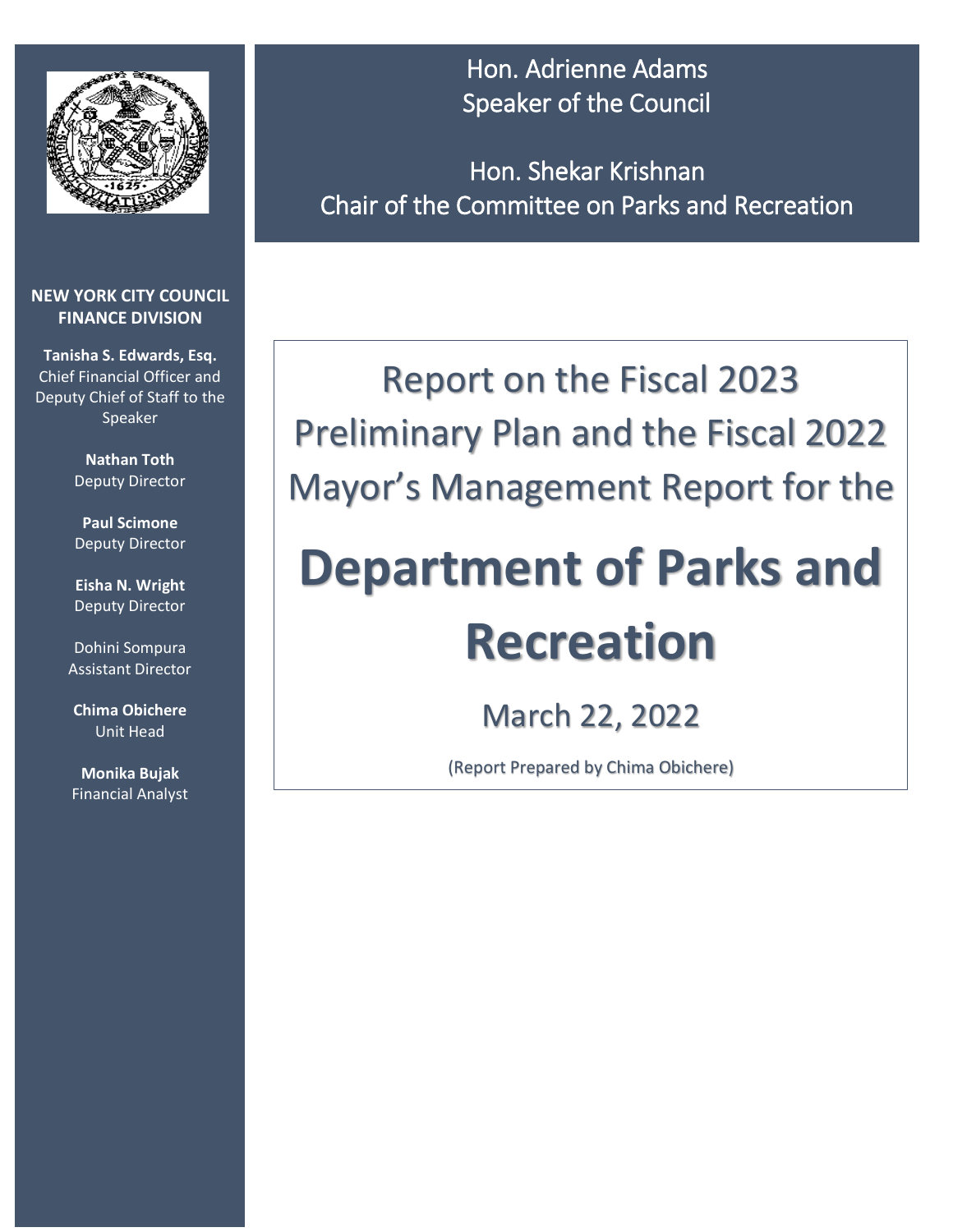#### **Table of Contents**

| The Department of Parks and Recreation (DPR) Fiscal 2023 Budget Snapshot2 |  |
|---------------------------------------------------------------------------|--|
|                                                                           |  |
|                                                                           |  |
|                                                                           |  |
|                                                                           |  |
|                                                                           |  |
|                                                                           |  |
|                                                                           |  |
|                                                                           |  |
|                                                                           |  |
|                                                                           |  |
|                                                                           |  |
|                                                                           |  |
|                                                                           |  |
|                                                                           |  |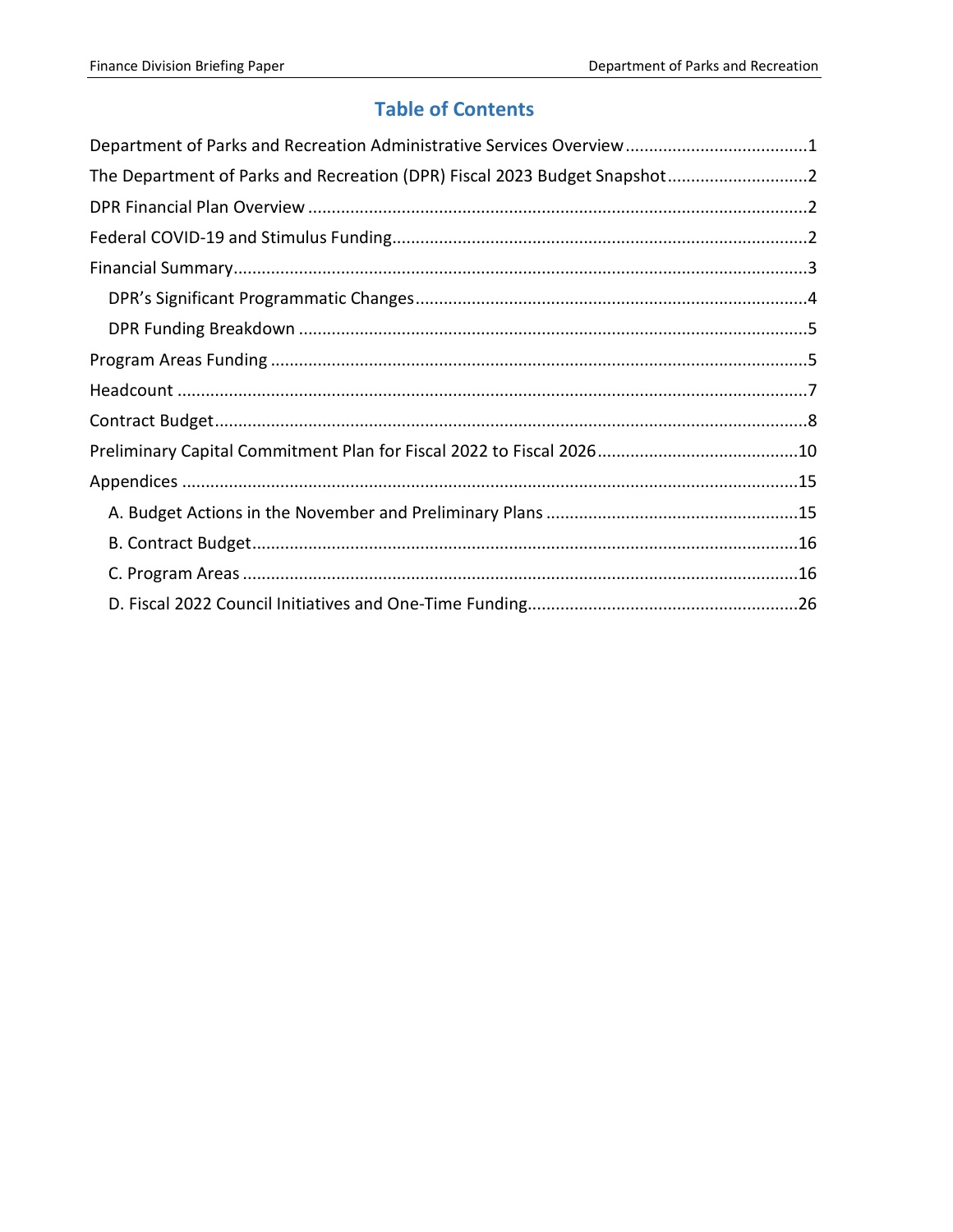#### <span id="page-2-0"></span>**Department of Parks and Recreation Administrative Services Overview**

The Department of Parks and Recreation (DPR or the Department) is responsible for more than 30,000 acres of park system, including nearly 5,000 individual properties ranging from Coney Island and Central Park to community gardens and Greenstreets. The Department maintains and operates more than 800 athletic fields, more than 1,000 playgrounds, 1,800 basketball courts, 550 tennis courts, 65 public pools, 51 recreational facilities, 15 nature centers, 14 miles of beaches, and 14 golf courses. In addition, DPR is also responsible for over 1,200 monuments, 23 historic house museums and the care and maintenance of more than 600,000 street trees, and two million more in parks.



- DPR's thousands of public programs include free Shape Up and Kids in Motion fitness courses, swimming lessons and Urban Park Rangers' nature education.
- DPR's capital program strengthens the City's infrastructure by developing and improving parks, playgrounds, pools and recreational facilities.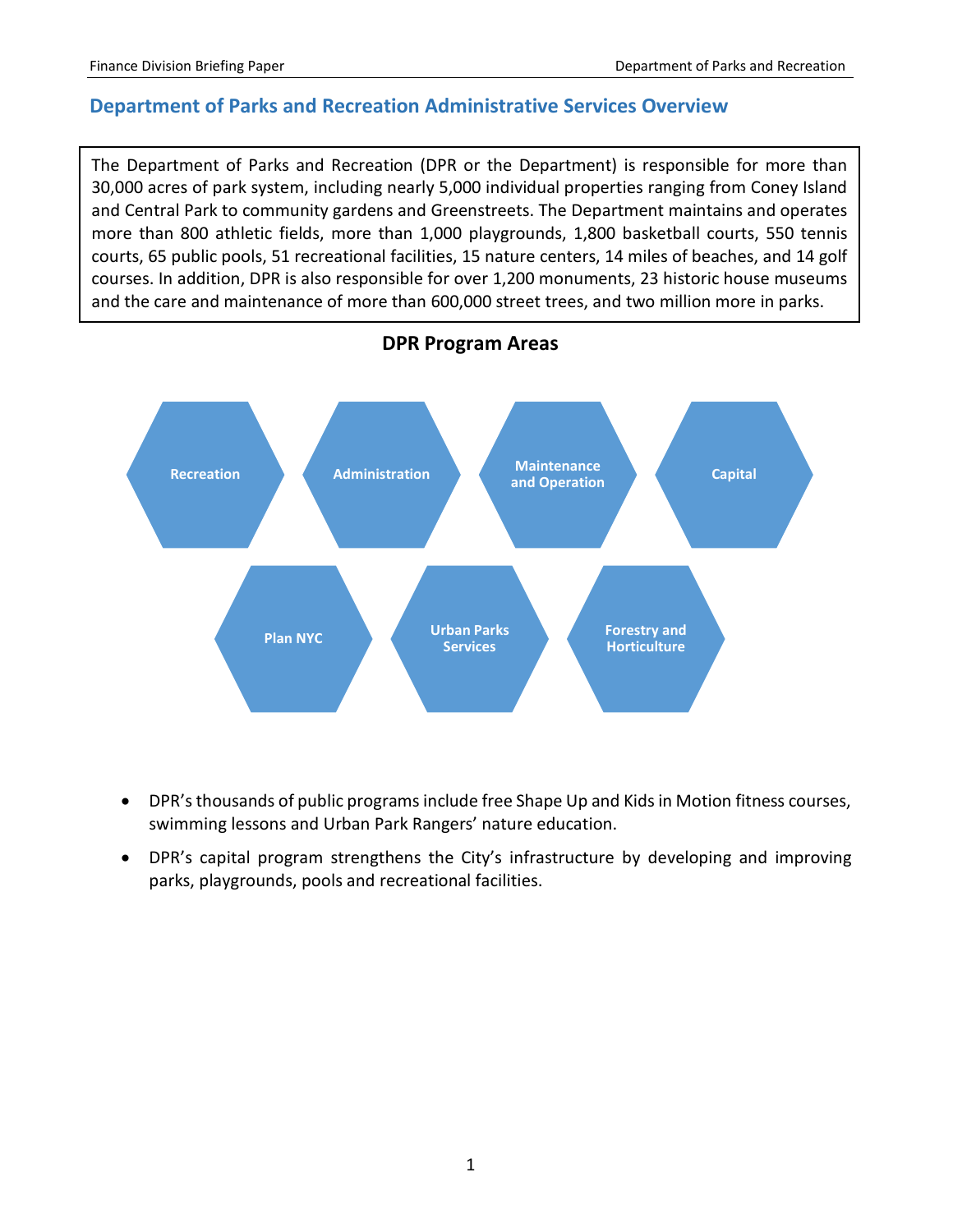#### <span id="page-3-0"></span>**The Department of Parks and Recreation (DPR) Fiscal 2023 Budget Snapshot**



#### <span id="page-3-1"></span>**DPR Financial Plan Overview**

The Department of Parks and Recreation's (DPR or the Department) Fiscal 2023 Preliminary Budget totals \$557.1 million (including City and non-City funds). This represents less than one percent of the City's total Fiscal 2023 Preliminary Budget of \$98.5 billion. Of the Department's Fiscal 2023 Preliminary Budget, \$433.8 million is City funding, \$55.1 million is Capital-IFA, \$62 million is Intra-City funds and \$6.3 million is State, federal and Other Categorical funding. DPR's Fiscal 2023 Preliminary Budget is \$62.8 million less than its Fiscal 2022 Adopted Budget of \$619.9 million. In addition, the Fiscal 2023 Preliminary Budget proposes \$13.1 million in Program to Eliminate the Gap (PEG) savings in Fiscal 2023 and in the outyears from vacancy reductions of 250 positions.

#### <span id="page-3-2"></span>**Federal COVID-19 and Stimulus Funding**

During the height of the pandemic, the City received federal funding to support many of its core programs. The Fiscal 2022 Budget introduced over \$93 million in federal stimulus funds across the Plan, of which \$34 million was in Fiscal 2021 and roughly \$60 million is in Fiscal 2022. However, beyond Fiscal 2022 DPR's budget includes no federal COVID-19 stimulus funds for the citywide Cleanup Corps initiative.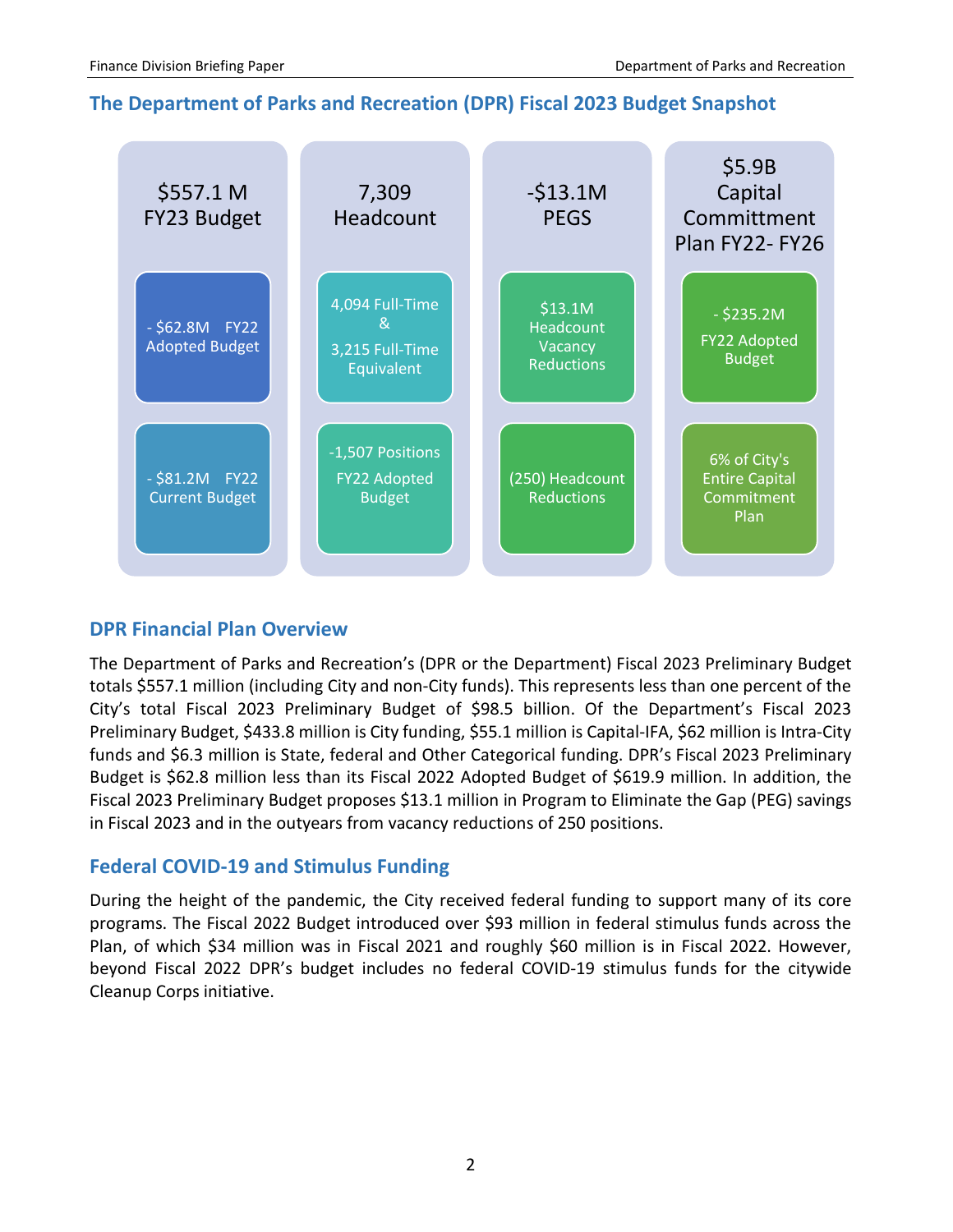#### **Financial Plan Projections**

The Financial Plan presents a \$557.1 million budget for DPR in Fiscal 2023 and projects that agency spending will remain relatively flat until Fiscal 2024, then drop to \$548.5 million by Fiscal 2025. The decrease in funding is primarily attributable to a decline in City funding of more than \$5 million beginning in Fiscal 2024. However, absent from DPR's budget is the Council's discretionary funding allocation and budget one-shots, which are added to the agency budget at adoption each year. The chart below provides a breakdown of the PS and OTPS spending which includes actuals for Fiscal 2020 and Fiscal 2021, the Adopted Budget for Fiscal 2022 and planned spending for Fiscal 2022 and Fiscal 2023 as of the Fiscal 2023 Preliminary Budget.





#### <span id="page-4-0"></span>**Financial Summary**

The following Financial Summary provides actuals for Fiscal 2020 and Fiscal 2021, the Adopted Budget for Fiscal 2022 and planned spending for Fiscal 2022 and Fiscal 2023 as of the Fiscal 2023 Preliminary Budget. This information is broken down by program area, funding, and headcount.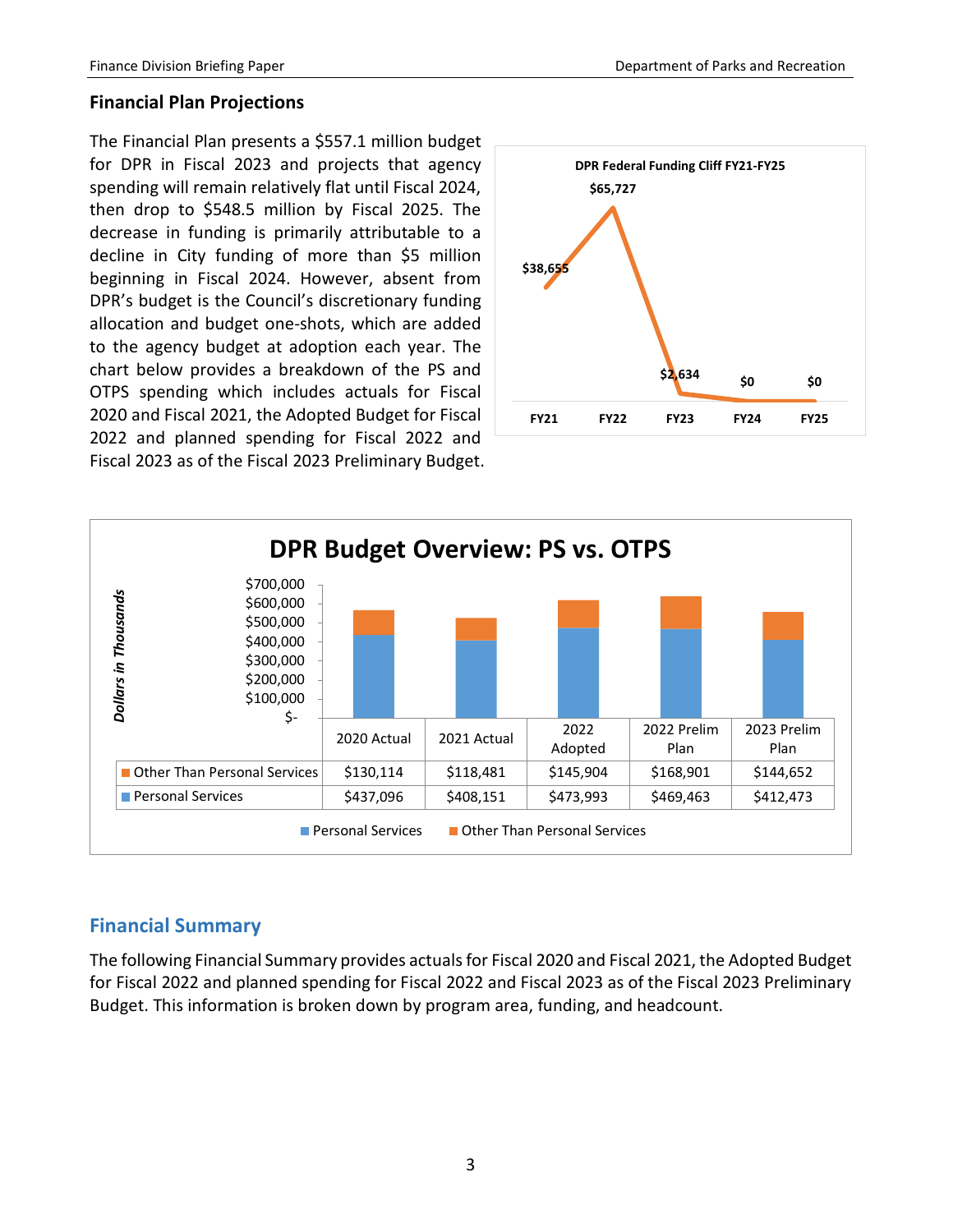| Table 1:                              |           |           |           |           |           |             |
|---------------------------------------|-----------|-----------|-----------|-----------|-----------|-------------|
|                                       | 2020      | 2021      | 2022      | 2022      | 2023      | *Difference |
|                                       | Actual    | Actual    | Adopted   | Prelim.   | Prelim.   | 2022 - 2023 |
| <b>Dollars in Thousands</b>           |           |           |           | Plan      | Plan      |             |
| <b>Budget by Program Area</b>         |           |           |           |           |           |             |
| Maint & Operations- Citywide          | \$302,584 | \$314,481 | \$356,582 | \$389,472 | \$297,248 | (559, 333)  |
| Maint & Operations- POP Program       | 56,519    | 32,906    | 61,310    | 42,474    | 61,374    | 64          |
| Maint & Operations-Zoos               | 18,507    | 21,390    | 6,994     | 6,994     | 6,994     | 0           |
| <b>Recreation-Central</b>             | 9,061     | 6,122     | 5,542     | 4,858     | 4,462     | (1,080)     |
| Recreation-Citywide                   | 19,537    | 14,062    | 22,520    | 22,967    | 22,550    | 30          |
| <b>Urban Park Service</b>             | 33,114    | 22,203    | 28,006    | 30,670    | 28,081    | 75          |
| Forestry & Horticulture- General      | 29,341    | 19,696    | 32,889    | 31,264    | 27,046    | (5,843)     |
| <b>PlaNYC 2030</b>                    | 474       | 551       | 9,351     | 7,291     | 9,368     | 17          |
| Capital                               | 51,593    | 53,444    | 54,172    | 57,648    | 57,082    | 2,910       |
| <b>Administration- General</b>        | 32,890    | 28,540    | 32,862    | 34,674    | 33,060    | 198         |
| Administration-Citywide               | 13,592    | 13,238    | 9,669     | 10,052    | 9,860     | 191         |
| <b>TOTAL</b>                          | \$567,210 | \$526,632 | \$619,897 | \$638,365 | \$557,125 | (562, 772)  |
| <b>Funding</b>                        |           |           |           |           |           |             |
| <b>City Funds</b>                     | \$436,494 | \$389,544 | \$449,360 | \$448,930 | \$433,753 | (\$15,607)  |
| <b>Other Categorical</b>              | 14,222    | 12,188    | 7,326     | 19,310    | 3,324     | (4,002)     |
| Capital-IFA                           | 52,175    | 51,419    | 54,734    | 54,862    | 55,061    | 327         |
| State                                 | 940       | 1,021     | 492       | 2,551     | 343       | (149)       |
| Federal - CD                          | 3,085     | 4,638     | 2,640     | 6,038     | 2,634     | (6)         |
| Federal - Other                       | 2,753     | 34,017    | 43,399    | 59,689    | 0         | (43, 399)   |
| Intra City                            | 57,541    | 33,805    | 61,946    | 46,985    | 62,010    | 64          |
| <b>TOTAL</b>                          | \$567,210 | \$526,632 | \$619,897 | \$638,365 | \$557,125 | (562, 772)  |
| <b>Positions</b>                      |           |           |           |           |           |             |
| <b>Full-Time Positions</b>            | 4,236     | 4,005     | 4,356     | 3,898     | 4,094     | (262)       |
| <b>Full-Time Equivalent Positions</b> | 2,251     | 3,259     | 4,460     | 3,165     | 3,215     | (1, 245)    |
| <b>TOTAL</b>                          | 6,487     | 7,264     | 8,816     | 7,063     | 7,309     | $-1,507$    |

*\*The difference of Fiscal 2022 Adopted compared to Fiscal 2023 Preliminary Plan funding.*

DPR's Fiscal 2023 Preliminary Budget of \$557.1 million is \$62.8 million or 10.1 percent less than the agency's Fiscal 2022 Adopted Budget of \$619.9 million. Last June, DPR's projected Fiscal 2023 budget was \$555.9 million, \$64 million or 10.3 percent less than the Fiscal 2022 Adopted Budget of \$619.9 million. The year-over-year reduction is due to planned changes introduced in the financial plans during Fiscal 2022 and Council Discretionary and one-shot funding of more than \$33 million which were not included in the outyears projection.

DPR's current budget reflects a net increase of \$18.5 million since adoption. This includes new needs and other adjustments of \$32.7 million in the November Plan, some of the more significant of which were \$11.5 million in federal funds for Parks City Cleanup Corps Extension and \$2.3 million for Capital Pre-Scoping Design (CPSD), a funding transfer to DPR for Hart Island and \$1.4 million for costs associated with Hudson River Park. The Fiscal 2023 Preliminary Plan includes new needs and other adjustments of \$8.5 million; offset by a reduction of \$13.1 million savings related to the vacancy reduction PEG.

#### <span id="page-5-0"></span>**DPR's Significant Programmatic Changes**

At the time of Adoption of the Fiscal 2022 Budget, the estimated Fiscal 2023 budget was \$557.1 million, which is \$62.8 million less than the Preliminary Plan for Fiscal 2022. This was primarily due to changes introduced in previous financial plans and during Fiscal 2022. The most significant of which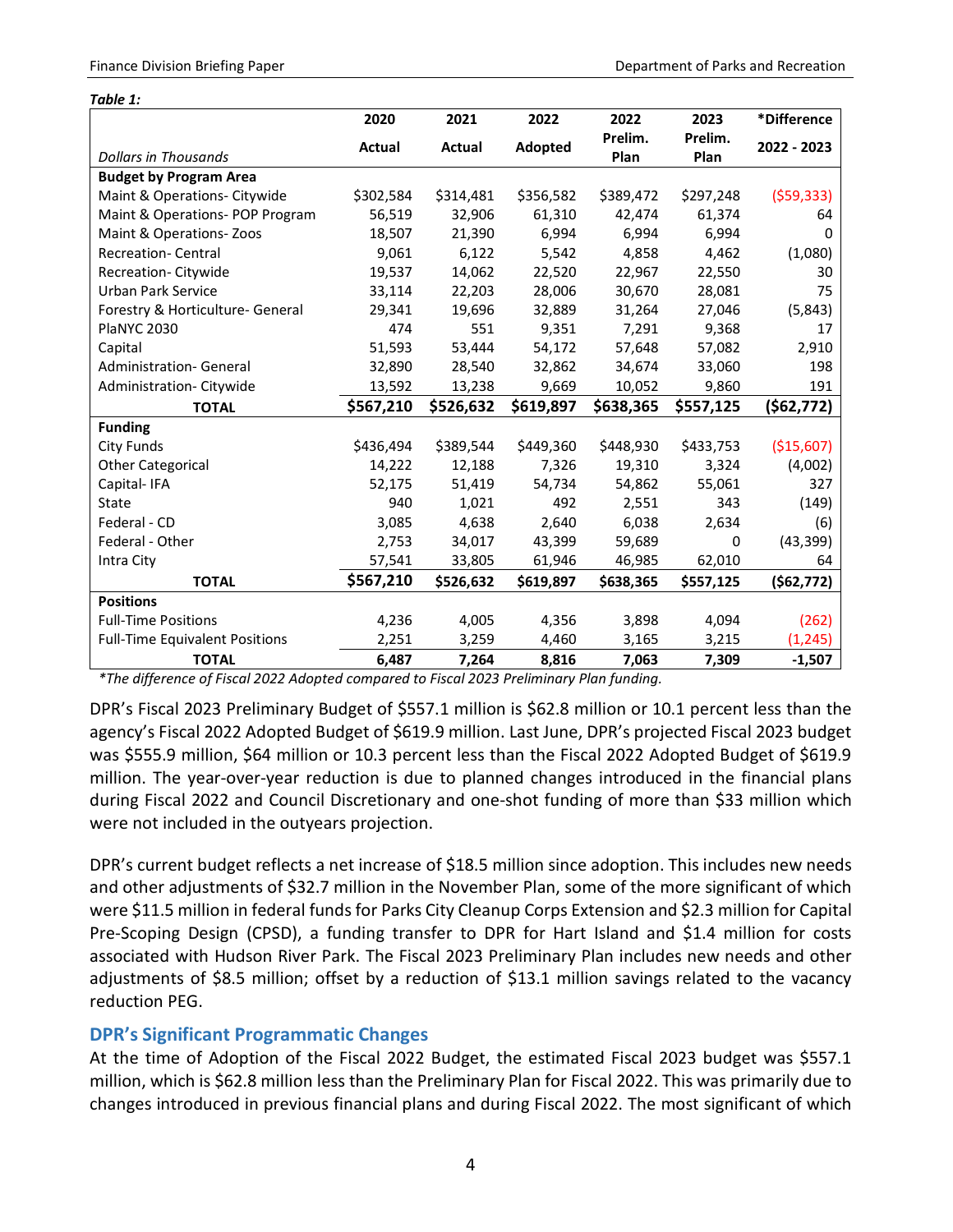were federal stimulus funding, Council initiatives, and other programmatic changes not included in the outyears.

#### <span id="page-6-0"></span>**DPR Funding Breakdown**

The majority of the Department's funding (more than 77 percent) comes from City tax-levy. This encompasses most of the program areas in regards to administration, recreation and maintenance and operations – mainly the nuts and bolts of the agency. The \$62 million in intra-city funding is dedicated to the Maintenance & Operations Parks Opportunity program (POP), which entails public assistance recipients that are hired as seasonal workers and perform a wide variety of functions including maintenance, security, customer service, and clerical duties.

The next major funding category is Capital Intra-fund Agreement (IFA) funding for the Capital unit. IFA funds are the amounts transferred from the City's Capital Fund to the General Fund as reimbursement for costs related to any capital planning and design work, and project supervision performed by City employees. Under City rules, IFA expenditures may be financed with proceeds from long-term borrowing.

A small portion of DPR's budget comes from State and federal funding, with the exception of Fiscal 2021 and 2022 due to the receipt of federal stimulus dollars. The Department periodically receives State and federal funding to perform mandated surveys. Funding for these surveys is received based on the State and federal budget cycles.



#### **DPR FY23 Funding Sources**

#### <span id="page-6-1"></span>**Program Areas Funding**

The Department of Parks and Recreation's budget is broken down into 12 distinct program areas that can be condensed into seven unique program areas designed to inform of the specific services provided therein as illustrated in the below chart. Maintenance and Operations comprises the largest program area, accounting for 66 percent of the agency total funding in Fiscal 2023. A full listing of the Department's program areas can be found in Appendix C.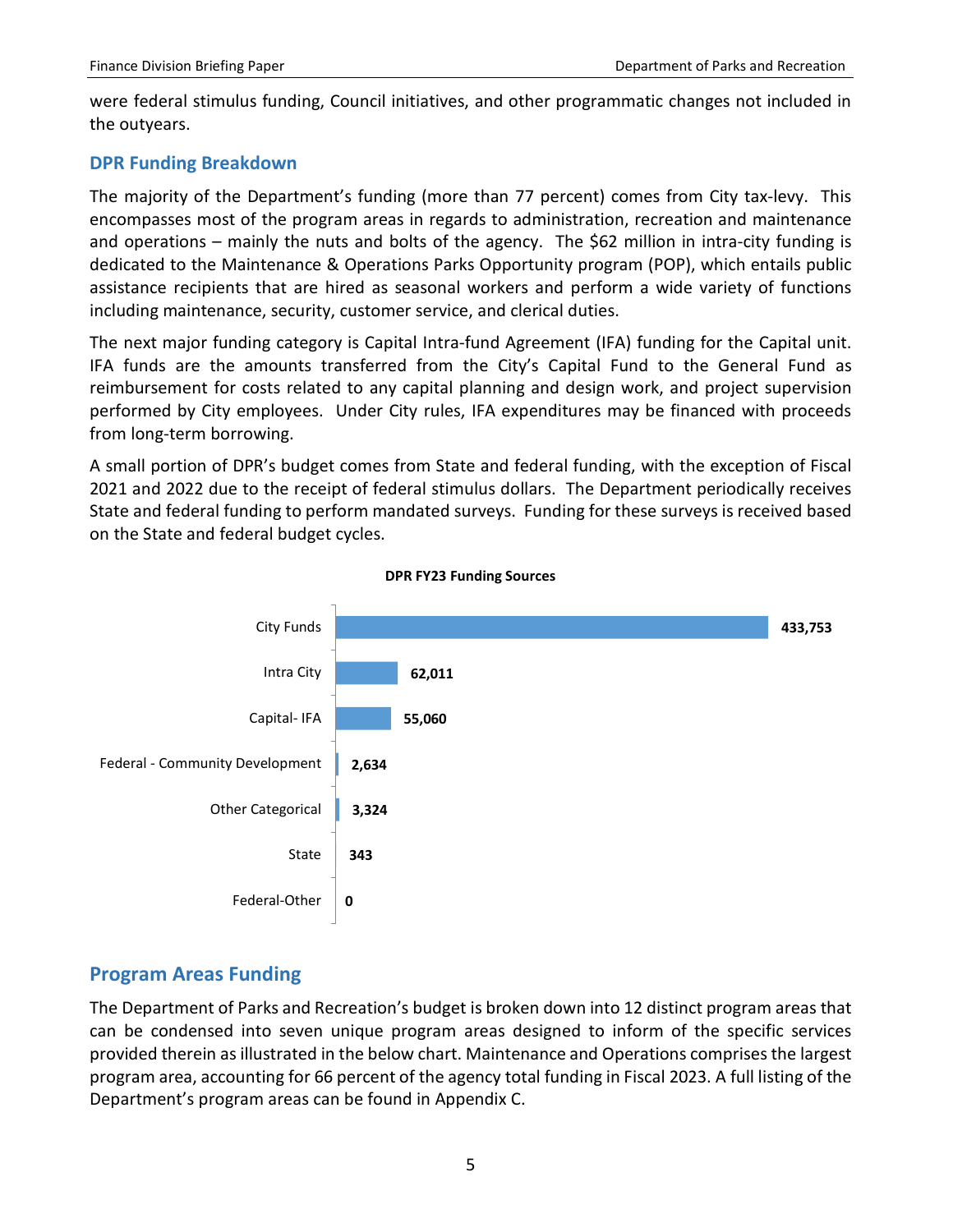

#### **Fiscal 2023 Preliminary Budget Changes**

#### **New Needs**

- **Battery Wharf Interim Repairs.** The Fiscal 2023 Preliminary Plan includes \$1.1 million in Fiscal 2022 and \$5.1 million in Fiscal 2023 for costs associated with repairs to two slips at the Battery Wharf. The repair work is needed to provide continued ferry service to the statue of liberty while the Battery Wharf is being reconstructed.
- **Backflow Prevention Device (BPD) Testing Program.** The Fiscal 2023 Preliminary Plan includes \$2.2 million in Fiscal 2023, \$1.2 million in Fiscal 2024, \$1.3 million in Fiscal 2025 and \$1.5 million in Fiscal 2026 for costs associated with the BPD testing and repair program contract to test and repair backflow prevention device assemblies throughout Parks' properties as per City Regulations.
- **Security Needs for Freshkills.** Due to the unique and vulnerable infrastructure at Freshkills Park in Staten Island, the Fiscal 2023 Preliminary Plan includes baseline funding of \$320,000 beginning in Fiscal 2022 to provide year-round contractual security coverage at the park.
- **Sharepoint Migration Tech.** The Fiscal 2023 Preliminary Plan includes a new need of \$183,000 in Fiscal 2022 and \$430,000 in Fiscal 2023 and in the outyears for cost associated with three technology staff that will help move Parks to Microsoft Sharepoint Online to comply with new cybersecurity mandates passed by DoITT.
- **Vaccine Incentive.** The Fiscal 2023 Preliminary Budget adds \$14,000 in Fiscal 2022 only for the COVID-19 vaccine incentive program.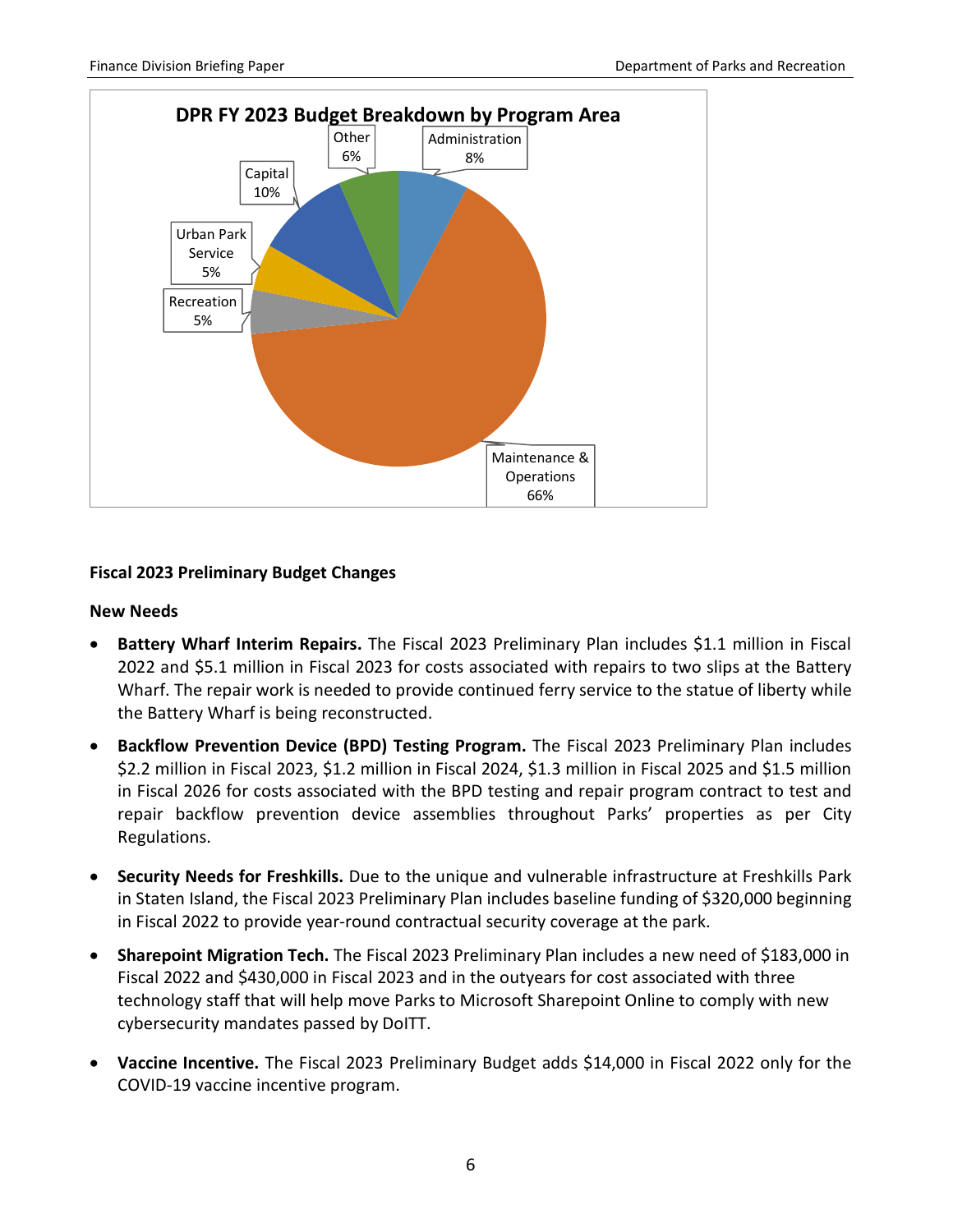#### **Other Adjustments**

- **FY22 Tropical Storm Ida 01.** The Fiscal 2023 Preliminary Budget adds \$1.3 million in federal FEMA funding to replace/repair assets damaged during Tropical Storm Ida.
- **Heating Fuel Adjustment.** Due to a re-estimate, the Fiscal 2023 Preliminary Budget adds \$504,000 in Fiscal 2022 only for costs associated with heating fuel.
- **Motor Fuel Adjustment.** Due to a re-estimate, the Fiscal 2023 Preliminary Budget adds \$698,000 in Fiscal 2022 only for costs associated with motor fuel.
- **Collective Bargaining Adjustment.** The Fiscal 2023 Preliminary Budget include \$450,000 in Fiscal 2022 and \$429,000 in Fiscal 2023 and in the outyears for collective bargaining adjustments.

#### **Savings**

- **Parks Jobs Training Accrual.** DPR will generate savings accruals of \$11 million in Fiscal 2022 only resulting from the fact that the Human Resource Administration (HRA) did not refer any additional new Job Training Participants, also known as Parks Opportunity Program (POP) workers, to DPR for seasonal work due to COVID-19.
- **Vacancy Reduction.** The Preliminary Plan include savings of \$8.1 million in Fiscal 2022 and \$13.1 million in Fiscal 2023 and in the outyears related to a reduction of 250 staff vacancies.

#### <span id="page-8-0"></span>**Headcount**

The Department's Fiscal 2023 Budget supports a headcount of 7,309 positions (Full-time and Fulltime Equivalent). When compared to the Fiscal 2022 Adopted Budget of 8,816 positions, DPR's headcount has decreased by 1,507 positions of which, 262 are full-time positions and 1,245 are fulltime Equivalent positions. The main agency program areas that constitute this year-over-year reduction include: a reduction of 233 full-time positions from Maintenance and Operations and a reduction of 22 positions from Recreation-Central program areas. *Of note:* as of January 2022, DPR is operating with 458 vacancies, constituting a 10.5 percent vacancy rate across the agency before the release of the Fiscal 2023 Preliminary Plan.

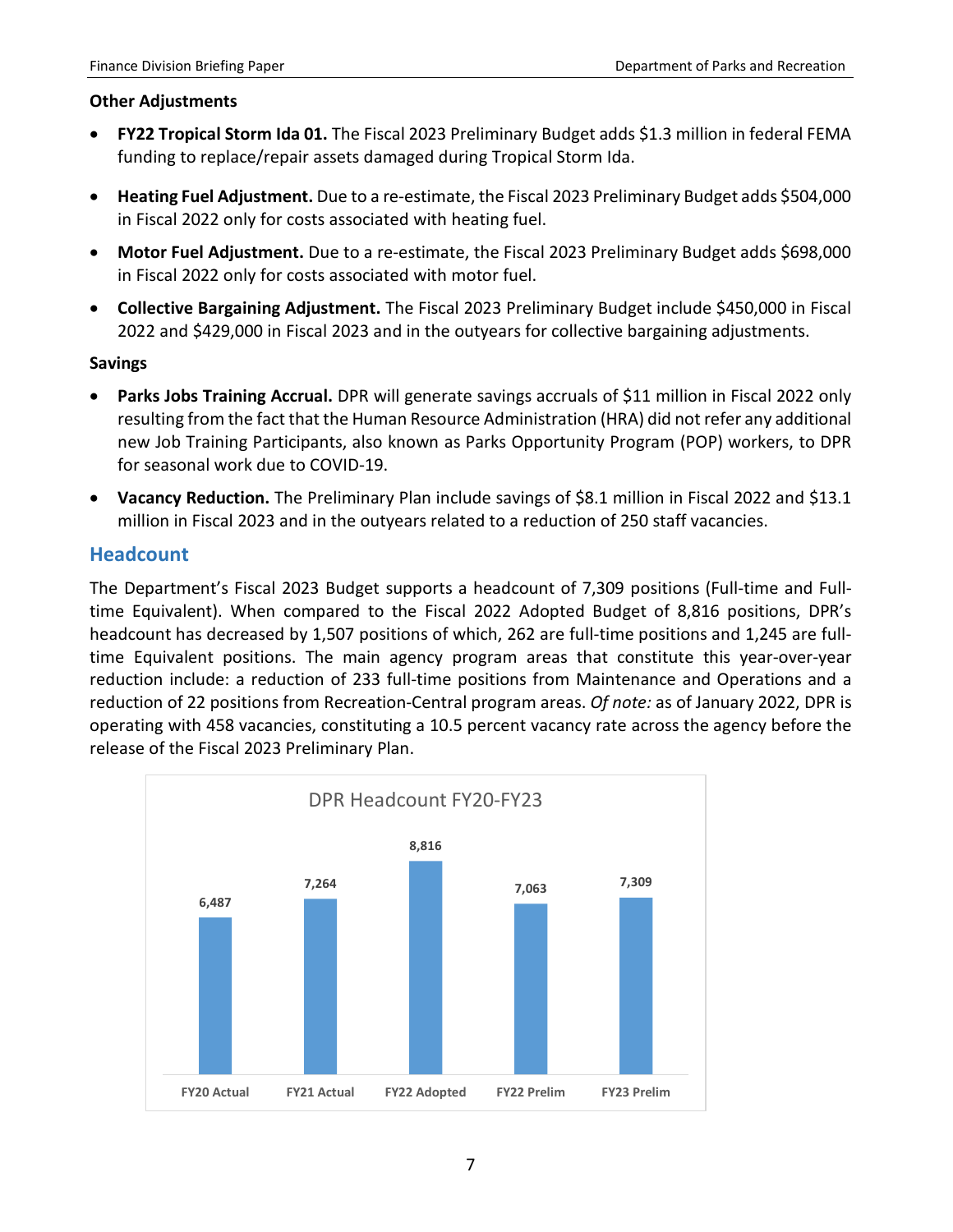#### **Fiscal 2022 Preliminary Mayor's Management Report (PMMR)**

The section below outlines the effectiveness of key performance indicators from Fiscal 2019 to Fiscal 2021 and during the first four months of Fiscal 2022 across major programmatic areas at DPR. For additional information on the Department's performance and effectiveness across its various programs, please refer to the Fiscal 2022 Preliminary Mayor's Management Report (PMMR) for DPR at: <https://www1.nyc.gov/assets/operations/downloads/pdf/pmmr2022/dpr.pdf>

- **Parks Cleanliness.** Parks rated acceptable for overall condition and cleanliness increased by two and four percent, respectively, compared to last year. The percent of total parks rated acceptable for overall condition fell short of the 85 percent target by two percent due to declining greenstreet ratings. According to DPR, operational adjustments that focused available resources on higher use small and large parks, resulting in increased overall condition and cleanliness acceptability ratings for these park types, contributed to declining greenstreet ratings. Parks rated acceptable for cleanliness met the target of 90 percent.
- **Play Equipment.** Play equipment rated acceptable met the target of 95 percent. However, safety surface rated acceptable decreased four percent, missing the 95 percent target. Several severe weather events, which have the potential to undermine rubber surfacing at some older park sites, increased maintenance needs.
- **Tree Pruning and Removal.** DPR pruned 16,312 trees through its Block Pruning program, a 433 percent increase from last year during the same period when many block pruning contracts suspended or significantly reduced due to COVID-19 related budget shortfalls. In addition, DPR removed 2,409 fewer trees compared to the same Fiscal 2021 period when damage from Tropical Storm Isaias resulted in historic tree work and emergency removals.
- **Crimes against Persons.** During the first four months of Fiscal 2022, crimes against persons increased from 119 to 179 and crimes against properties increased from 47 to 175, after historic lows in the first quarter of Fiscal 2021. The New York City Police Department (NYPD) is principally responsible for ensuring public safety throughout the City, including parks. DPR is committed to assisting NYPD in this effort to provide a positive and safe experience for all park visitors.
- **Summonses Issued.** The number of summonses issued by Parks Enforcement Patrol Officers fell 11 percent in part due to decreased parking summons issuance.

#### <span id="page-9-0"></span>**Contract Budget**

The New York City Charter mandates the preparation of a Contract Budget to identify expenditures for contractual services, which are defined as any technical, consultant, or personal service provided to the City by means of a contract. The Contract Budget is actually a subset of the Other than Personal Services (OTPS) portion of the City's Expense budget. The Administration prepares a Contract Budget twice each fiscal year. In January, it is prepared with the Departmental Estimates, and in late April it is submitted to the Council with the Executive Budget.

For DPR, the Contract Budget for Fiscal 2023 is approximately \$74.8 million for 284 contracts, an increase of \$11.8 million when compared to the Fiscal 2022 Adopted Budget of \$62.9 million. The area largely responsible for this increase is Contractual Services General. The Fiscal 2022 Adopted Budget total for Contractual Services General is \$50.2 million, which is \$11.8 million less than Fiscal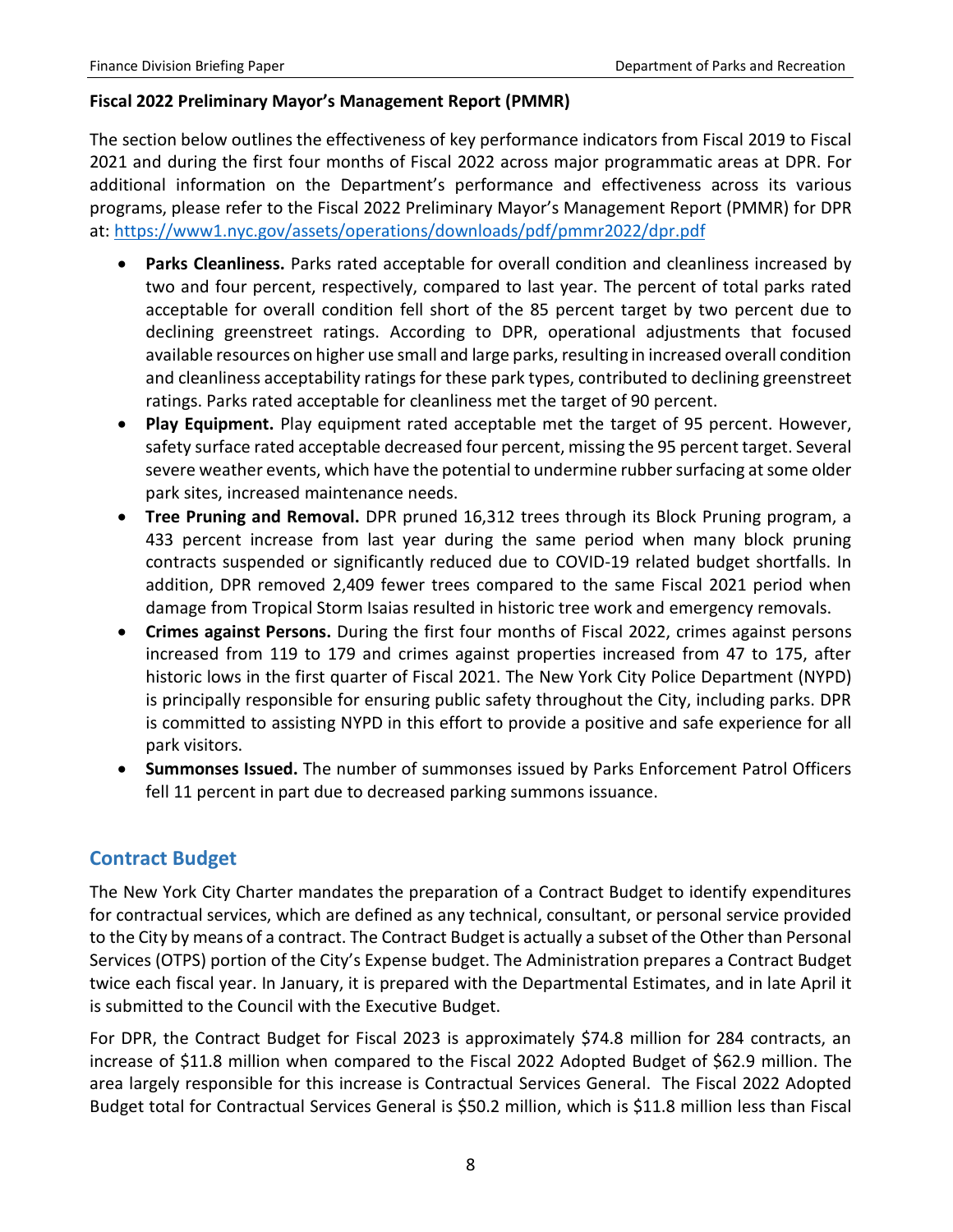2023 Preliminary Budget total for this area. The increase is mostly due to the reversal of pandemic related cuts introduced in the prior years Adopted Budget.

| . .<br>۰,<br>۰, |  |  |  |
|-----------------|--|--|--|
|-----------------|--|--|--|

| <b>DPR FY23 Preliminary Contract Budget</b> |                     |                                      |                         |                               |  |  |  |
|---------------------------------------------|---------------------|--------------------------------------|-------------------------|-------------------------------|--|--|--|
|                                             |                     |                                      |                         |                               |  |  |  |
| Category                                    | <b>FY22 Adopted</b> | <b>Number of</b><br><b>Contracts</b> | <b>FY23 Preliminary</b> | Number of<br><b>Contracts</b> |  |  |  |
| <b>CONTRACTUAL SERVICES GENERAL</b>         | 50,177,348          | 105                                  | 62,036,249              | 105                           |  |  |  |
| <b>TELECOMMUNICATIONS MAINT</b>             | 236,422             | 9                                    | 236,422                 | 9                             |  |  |  |
| MAINT & REP MOTOR VEH EQUIP                 | 3,181,070           | 8                                    | 3,181,070               | 8                             |  |  |  |
| <b>MAINT &amp; REP GENERAL</b>              | 1,221,197           | 67                                   | 1,218,601               | 67                            |  |  |  |
| OFFICE EQUIPMENT MAINTENANCE                | 191,242             | 26                                   | 191,242                 | 26                            |  |  |  |
| DATA PROCESSING EQUIPMENT                   | 416                 |                                      | 416                     | 1                             |  |  |  |
| PRINTING CONTRACTS                          | 207,868             | 5                                    | 207,868                 | 5                             |  |  |  |
| <b>CLEANING SERVICES</b>                    | 25,300              | 4                                    | 25,300                  | 4                             |  |  |  |
| <b>TRANSPORTATION EXPENDITURES</b>          | 50,400              | 2                                    | 50,400                  | $\overline{2}$                |  |  |  |
| <b>ECONOMIC DEVELOPMENT</b>                 | 500                 | $\overline{2}$                       | 500                     | $\overline{2}$                |  |  |  |
| PAY TO CULTURAL INSTITUTIONS                | 6,993,721           | 3                                    | 6,993,721               | 3                             |  |  |  |
| TRAINING PRGM CITY EMPLOYEES                | 183,643             | 20                                   | 183,643                 | 20                            |  |  |  |
| PROF SERV ACCTING & AUDITING                | 1,603               |                                      | 1,603                   |                               |  |  |  |
| PROF SERV COMPUTER SERVICES                 | 105,000             |                                      | 105,000                 |                               |  |  |  |
| <b>PROF SERV OTHER</b>                      | 352,749             | 29                                   | 352,749                 | 29                            |  |  |  |
| EDUCATION & REC FOR YOUTH PRGM              | 22,000              |                                      | 22,000                  |                               |  |  |  |
| <b>TOTAL</b>                                | 62,950,479          | 284                                  | 74,806,784              | 284                           |  |  |  |

#### **Miscellaneous Revenue**

The Department of Parks and Recreation plans to collect approximately \$60.7 million from various miscellaneous revenue sources in Fiscal 2023, as shown in the chart below. Overall, DPR collects revenue from recreational permits, marina and stadium rentals, and concessions operated on DPR property. Similar to prior fiscal years, the majority of the Department's total miscellaneous revenue, approximately \$45.5 million or 75 percent, will come from park concessions in Fiscal 2023. OMB derives its projected revenue amounts from historical patterns of actual revenues recognized in previous fiscal years.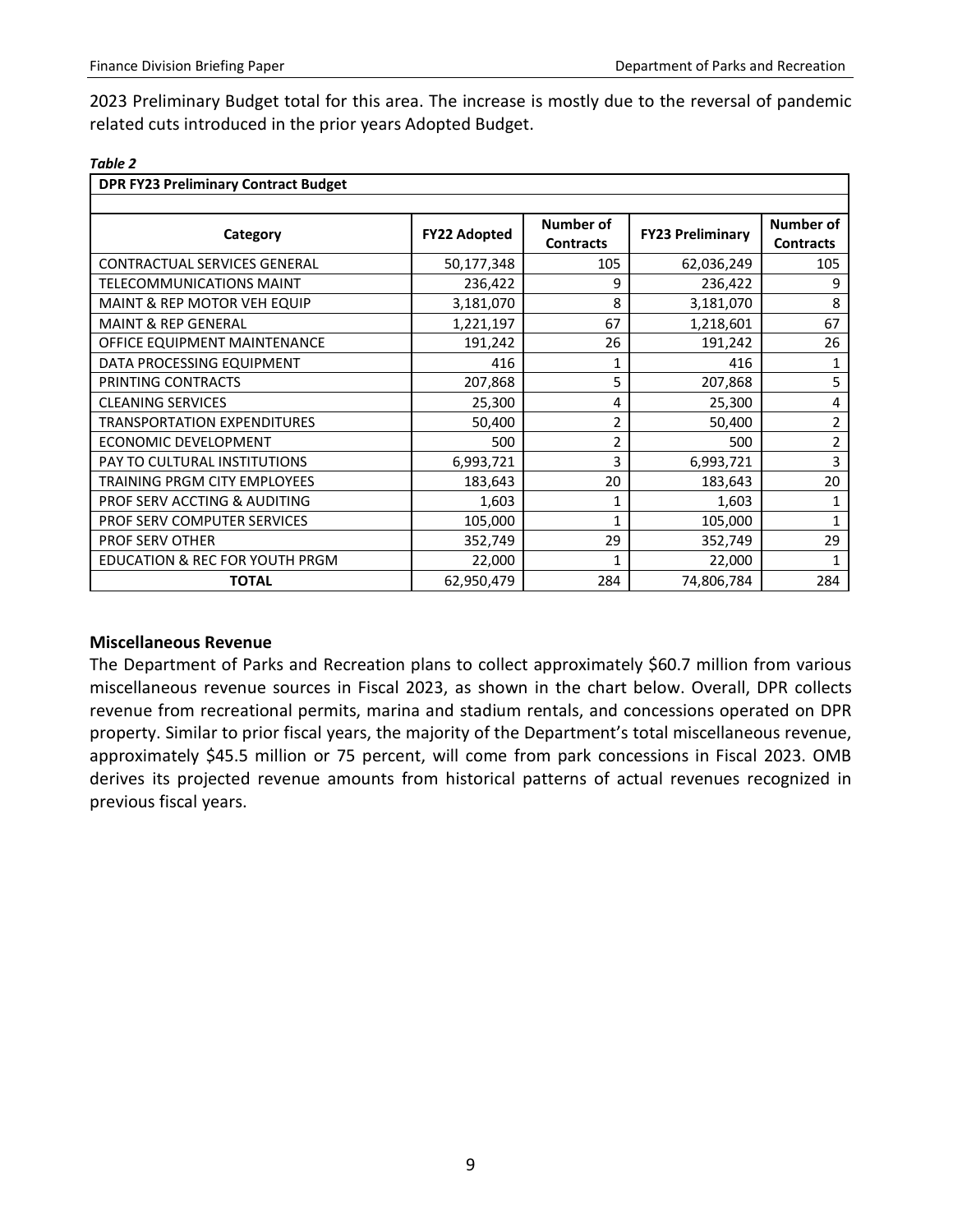

#### <span id="page-11-0"></span>**Preliminary Capital Commitment Plan for Fiscal 2022 to Fiscal 2026**

The City's Capital Commitment Plan details the Administration's plan to spend the appropriations voted on by the City Council at Adoption. The Commitment Plan provides project-level funding detail, as well as an estimate of expenditure dates. It is through this document that we gain insight into a project's estimated cost, start date and time to completion.

DPR's Preliminary Commitment Plan includes approximately \$5.9 billion in Fiscal 2022-2026. This represents approximately six percent of the City's total \$100 billion Preliminary Commitment Plan. DPR's Preliminary Capital Commitment Plan for Fiscal 2022-2026 reflects a decrease of \$235.2 million, or 3.8 percent, from the amount scheduled in the Fiscal 2022 Adopted Commitment Plan of \$6.1 billion.

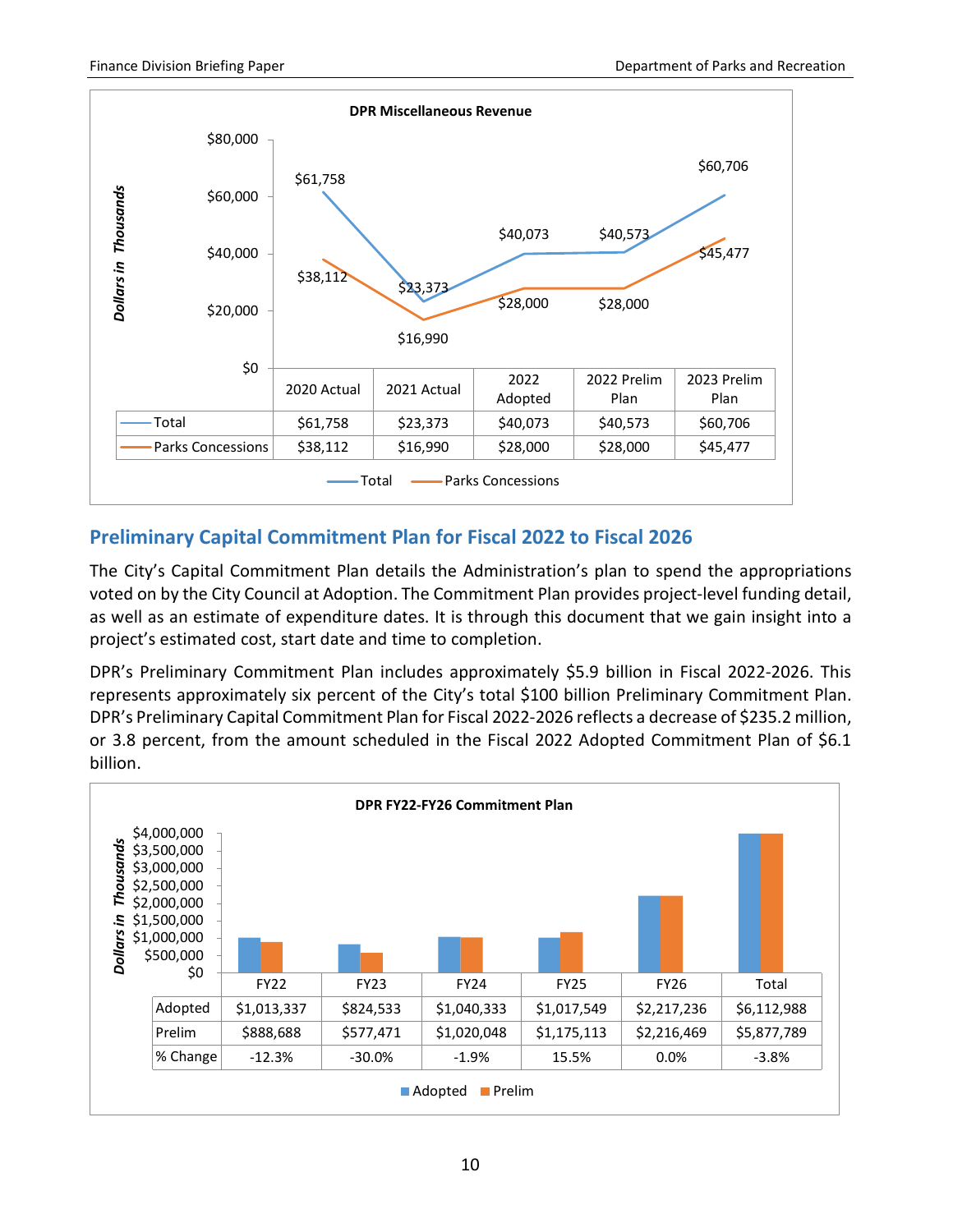#### **Preliminary Capital Commitment Plan Highlights**

The Preliminary Capital Commitment Plan for the DPR for Fiscal 2022-2026 totals \$5.9 billion. Some of the major capital projects in the Preliminary Capital Commitment Plan for Fiscal 2022-2026 include the following.

- **Community Park Initiative.** The Fiscal 2023 Capital Commitment Plan includes funding of \$221.8 million over the Plan period (FY22-FY26) for Community Parks Initiative (CPI) parks. Of the 67 total original CPI park sites, 64 have been completed year to date. Of the remaining three sites, one (Bartlett Playground) is in active construction, while two (Epiphany and Lewis playgrounds in Brooklyn) are finishing procurement. All CPI capital sites have completed design phase. As part of the initial CPI program, the City invested \$318 million, to complete capital reconstruction of an anticipated 67 parks. Again, in the fall of 2021, the City announced the addition of \$425 million in capital funding to continuing the CPI program – adding \$50 million annually to complete renovations at 10 sites each year going forward.
- **Parks Security Measures Citywide.** The Fiscal 2023 Preliminary Capital Commitment Plan includes \$32.7 million for parks security measures citywide. Three sites included in this project are already active. Coney Island and Carl Schurz have entered procurement and are scheduled to bid in the Spring of 2022. The funding for Central Park project will be transferred to the Central Park Conservancy, which will handle the design, procurement, and construction of the project. A sole source agreement for this project transfer has been prepared and is currently under review by MOCS.
- **Parks Without Borders.** The Fiscal 2022 Preliminary Capital Commitment Plan includes \$20.2 million for Parks Without Borders (PWOB). All the funds have been used for the eight Showcase PWOB sites, as well as to supplement a number of other projects that include PWOB components. Of the eight showcase sites chosen for a significant Parks Without Borders design approach, seven are complete and one is in design and anticipated to be completed in Summer 2022. In addition to the eight showcase PWOB projects, there are approximately forty parks that have received Parks Without Borders design elements.
- **Flushing Meadows Corona Park.** The Fiscal 2022 Preliminary Capital Commitment Plan includes more than \$33 million for the reconstruction of a marina located on Flushing Bay and part of Flushing Meadows Corona Park. The reconstruction is associated with SuperStorm Sandy. DPR anticipates project design completion by April 2022. However, changes in the State's proposed AirTrain project may have impact on the Marina project, and DPR is awaiting further details from the State.
- **Astoria Pool Filtration System.** The Fiscal 2022 Preliminary Capital Commitment Plan includes \$18 million for the filtration system of Astoria Pool. The project is currently in Procurement, with anticipated construction registration at the end of Summer 2022, and mobilization starting at the end of the 2022 pool season.
- **Anchor Park Site.** The Fiscal 2023 Preliminary Capital Commitment Plan includes \$33.3 million for the construction of Freshkills South Park. The project is currently in the design phase and the scheduled date for design completion is Fall 2022. The Anchor Parks program is a major investment in large, community-anchoring parks in all five boroughs, making these old parks new again with an investment of \$30 million per park for a total of \$150 million. Of the five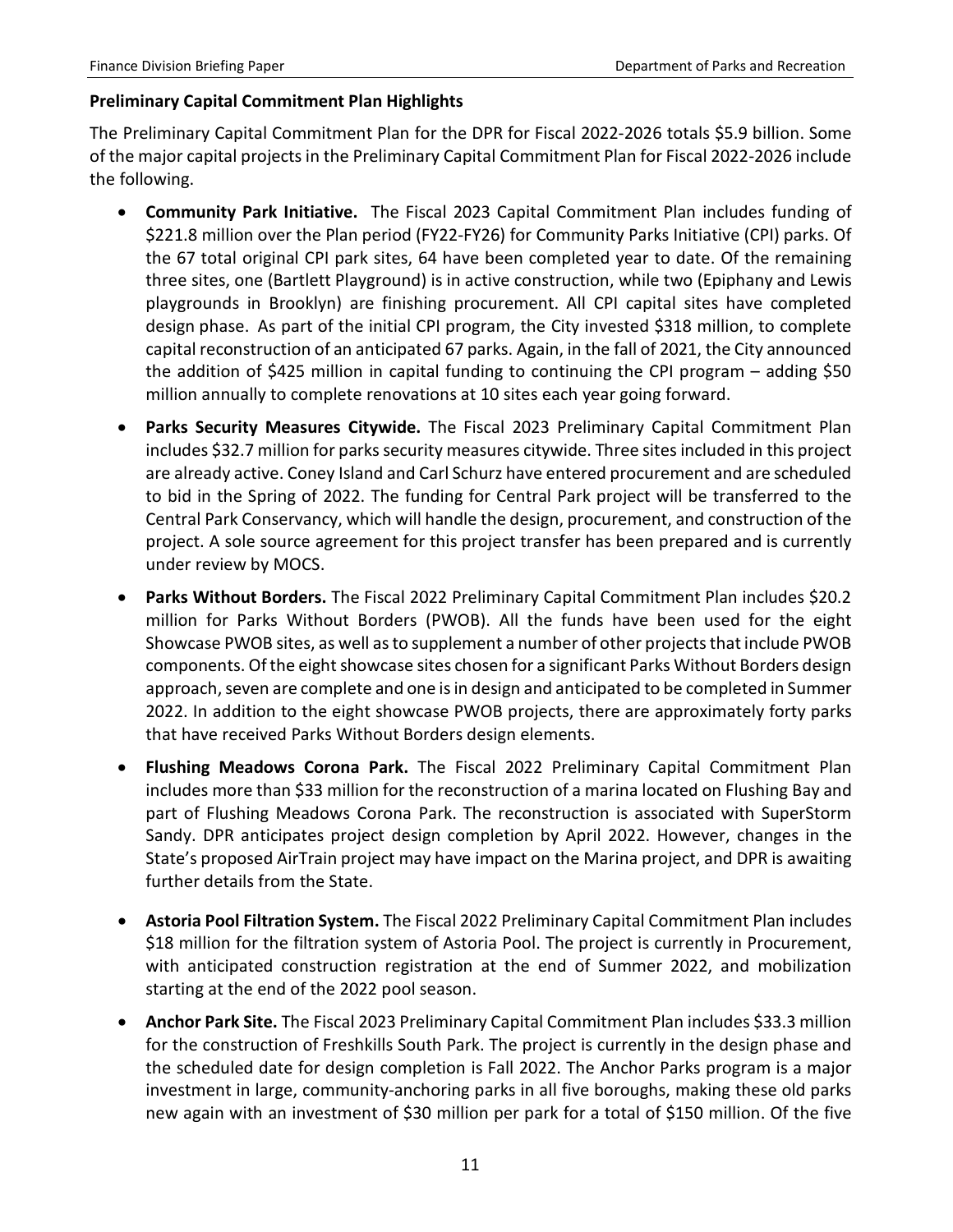selected parks, three are completed, one (St. Mary's Park BX) is anticipated to be completed in September, 2022.

• **Orchard Beach.** The Fiscal 2022 Preliminary Capital Commitment Plan includes \$74 million for the reconstruction of Orchard Beach Pavilion. The funding for this project includes \$10 million provided by the City Council in Fiscal 2018 and \$5 million in Fiscal 2020. This project was part of the NYS PAUSE related to COVID-19 but has since resumed. The project is managed by EDC and the anticipated project completion date is the spring of 2025.

#### *Newly added capital projects in the Preliminary Plan include the following*:

- **Bronx River Dams Fish Passage.** The Fiscal 2023 Preliminary Capital Commitment Plan includes \$5.9 million for Bronx River (Bronx Zoo and Stone Mill) Dams Fish Passage project. The U.S. Army Corps of Engineers (USACE) and Parks' Natural Resources Group will partner to restore fish passage at the Bronx Zoo and Stone Mill Dams. Fish passage at both of these sites will make up many miles of spawning habitat available for river herring and address the Harbor Estuary Program's Target Ecosystem Characteristic (TEC) of establishing Tributary Connections by reconnecting freshwater river reaches to the region's estuary and marine systems.
- **High Line Repairs, Gansevoort Street to Little West 12th St**. The Fiscal 2023 Preliminary Capital Commitment Plan includes \$5.2 million for life-safety related bridge structure rehabilitation work at the High Line between Gansevoort Street and Little West 12th Street in Manhattan.
- **Pelham Fritz Recreation Center Roof.** The Fiscal 2023 Preliminary Capital Commitment Plan includes \$4.7 million for roof replacement at the Pelham Fritz Recreation Center. According to DPR, the roof at Pelham Fritz has many leaks that has caused severe damage to the interior. This funding would replace the roof and allow for redesigned drainage to address issues that led to the roof to develop leaks.

#### **Council Initiatives**

In Fiscal 2022, the City Council continued its investment in parks with an allocation of \$5.1 million for the Parks Equity Initiative (PEI) in Fiscal 2022. The Council's funding for the PEI in Fiscal 2022 represented an increase of \$3.3 million, or 65 percent, compared to the \$1.8 million allocated by the Council in the Fiscal 2021 Adopted Budget for the program.

Additionally, the Fiscal 2022 Adopted Budget includes \$24.5 million in one-year funding that the Council negotiated with the Administration in the Fiscal 2020 Adopted Budget. The one-year funded items in the Fiscal 2022 Adopted Budget include: \$5 million for Parks Maintenance Workers, \$6 million for Park Enforcement Patrol; \$4.1 million for Urban Park Rangers; \$3.4 million for GreenThumb gardens; \$4.5 million for forestry, horticulture, and natural resources; and; \$2 million for tree stump removal.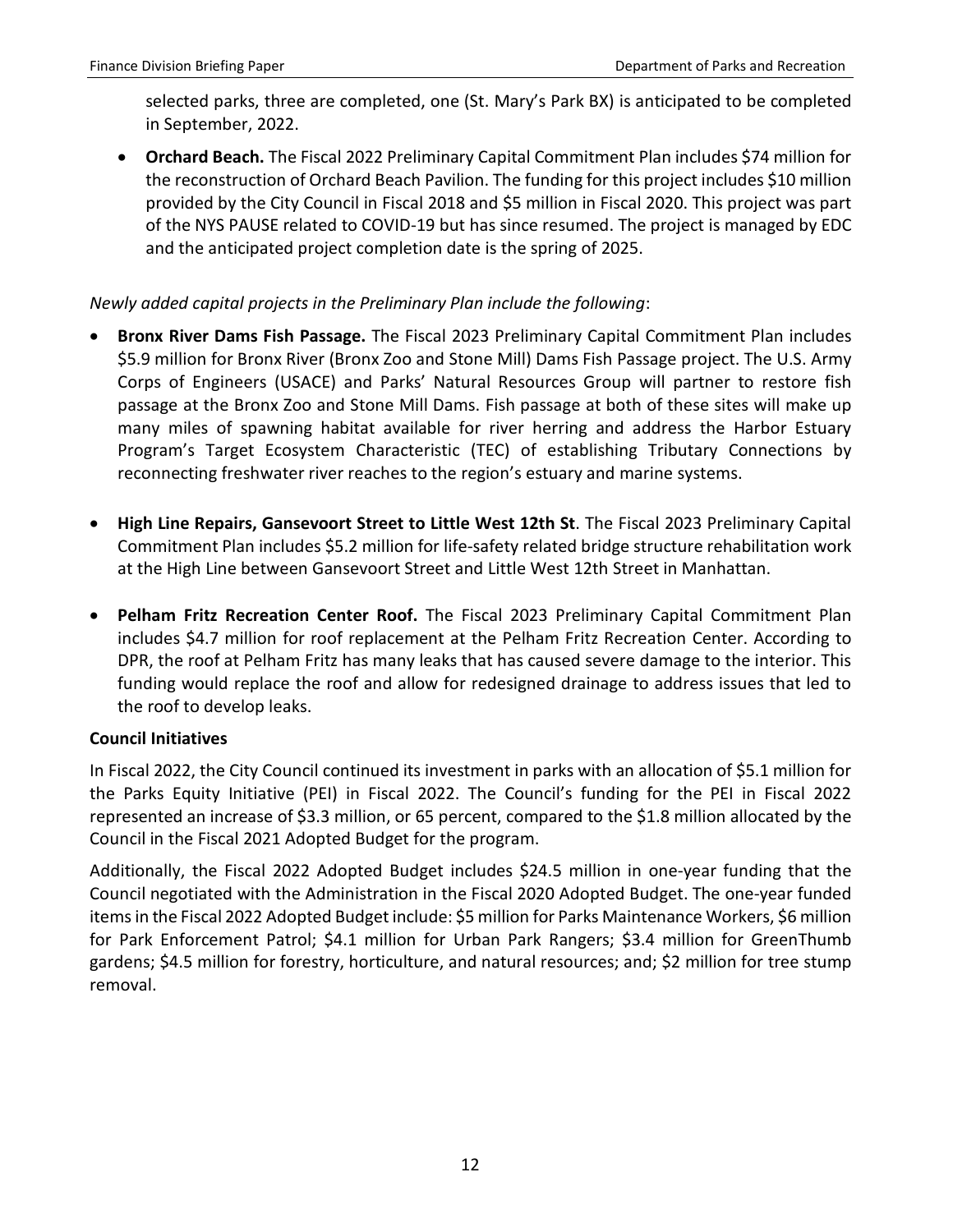| Table 3                                        |          |
|------------------------------------------------|----------|
| <b>FY22 Council Changes at Adoption</b>        |          |
| <b>Dollars in Thousands</b>                    |          |
| <b>Dollars in Thousands</b>                    |          |
| <b>Council Initiatives</b>                     |          |
| Parks Equity Initiative                        | \$5,114  |
| Parks Maintenance*                             | 5,000    |
| Parks Enforcement Patrol*                      | 5,976    |
| Urban Park Rangers*                            | 4,100    |
| GreenThumb*                                    | 3,400    |
| Forestry, Horticulture, and Natural Resources* | 4,500    |
| Tree Stump Removal*                            | 2,000    |
| <b>Subtotal</b>                                | \$30,090 |
| <b>Local Initiatives</b>                       | \$872    |
| <b>TOTAL</b>                                   | \$30,962 |

*\*Picked up by the Administration*

#### **Budget Issues:**

*Table 4*

**Parks Maintenance.** The Fiscal 2023 Preliminary Budget does not include the one-time funding of \$10 million successfully negotiated by the City Council in the Fiscal 2022 Adopted Budget. Of the \$10 million, \$5 million was added as part of the City Cleanup Corps program funded with federal stimulus dollars. The failure to restore the \$10 million funding in the Fiscal 2023 budget could lead to the loss of 150 park maintenance workers (CPWs) for the Department. In Fiscal 2021, due to COVID-19 and its impact on the City's fiscal condition DPR did not hire approximately 1,700 seasonal workers. As a result, many of the City's parks were left in an unsanitary condition over the 2020 summer months. This situation could reoccur in the event that the \$10 million is not restored in the Fiscal 2023 Budget. The chart below displays the distribution of CPWs and gardeners by borough supported by this allocation.

| Parks Maintenance Team Distribution-150 non-baselined positions |            |          |              |  |  |  |
|-----------------------------------------------------------------|------------|----------|--------------|--|--|--|
| <b>Borough</b>                                                  | <b>CPW</b> | Gardener | <b>Total</b> |  |  |  |
| <b>Bronx</b>                                                    | 18         | 5        | 23           |  |  |  |
| Brooklyn                                                        | 23         | 18       | 41           |  |  |  |
| Manhattan                                                       | 21         | 8        | 29           |  |  |  |
| Queens                                                          | 20         | 15       | 35           |  |  |  |
| Staten Island                                                   |            | 3        | 10           |  |  |  |
| <b>Recreation Center</b>                                        | q          | 0        | 9            |  |  |  |
| Arts & Antiquities                                              |            | 0        |              |  |  |  |
| <b>Historic House Trust</b>                                     |            |          |              |  |  |  |
| <b>Grand Total</b>                                              | 100        | 50       | 150          |  |  |  |

**Parks Equity.** The Fiscal 2023 Preliminary Budget does not include \$5.1 million funding for the Council Parks Equity Initiative program. The PEI is a City Council-funded effort to help build a more equitable park system. PEI provides members with discretionary funding that they can allocate to enhance the maintenance, beautification and security of parks and gardens in their districts, to activate green spaces with vibrant programming or to support increased community engagement with parks through volunteer projects and community-led activities.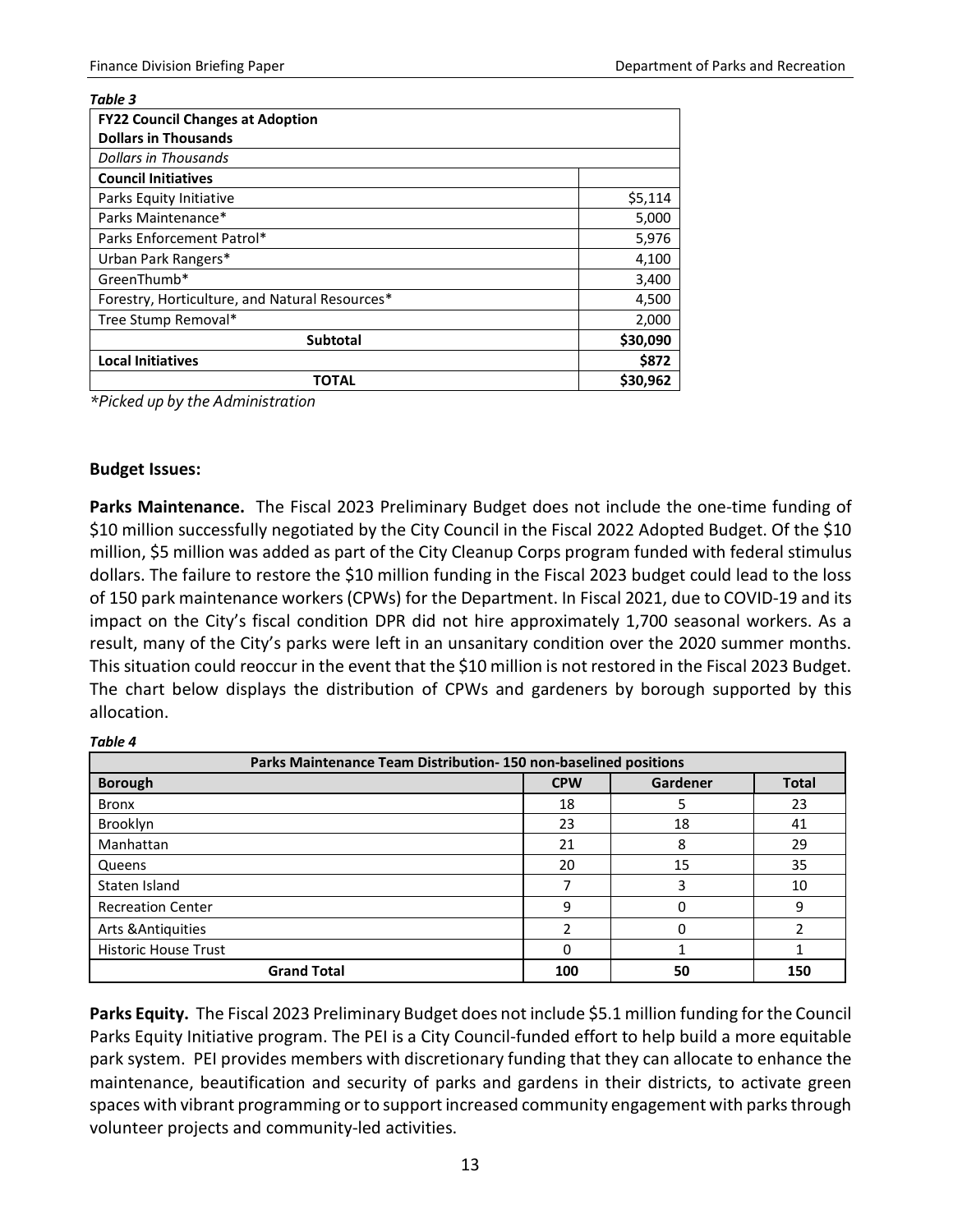**Funding for Improved Parks Operations - \$20 million.** The Fiscal 2023 Preliminary Budget does not include roughly \$18 million in one-year funding that the Council negotiated with the Administration in the Fiscal 2022 Adopted Budget. These include:

- o \$3.4 million to support the more than 550 Green Thumb gardens with new soil, new raised beds, and other resources that gardeners need;
- o \$4.1 million for additional 50 Urban Park Rangers;
- o \$6 million to hire an additional 80 Parks Enforcement Patrol (PEP) officers;
- o \$4.5 million to preserve natural forests; and
- o \$2 million for Tree Stump Removal.

**Parks City Cleanup Corps - \$42 million in Fiscal 2022 Only.** The Fiscal 2023 Preliminary Plan does not include any funding for DPR's City Cleanup Corps (CCC) program made possible by federal stimulus funding in Fiscal 2022. The City Cleanup Corps employed 10,000 New Yorkers for beautification work citywide. For DPR, these workers pick up litter, wipe away graffiti, maintain parks and playgrounds, and offer a fixed-post presence in parks throughout the City. DPR CCC staff peaked at 3,500 in Summer 2021 (the largest agency participation out of the 10,000) and currently is at 1,700.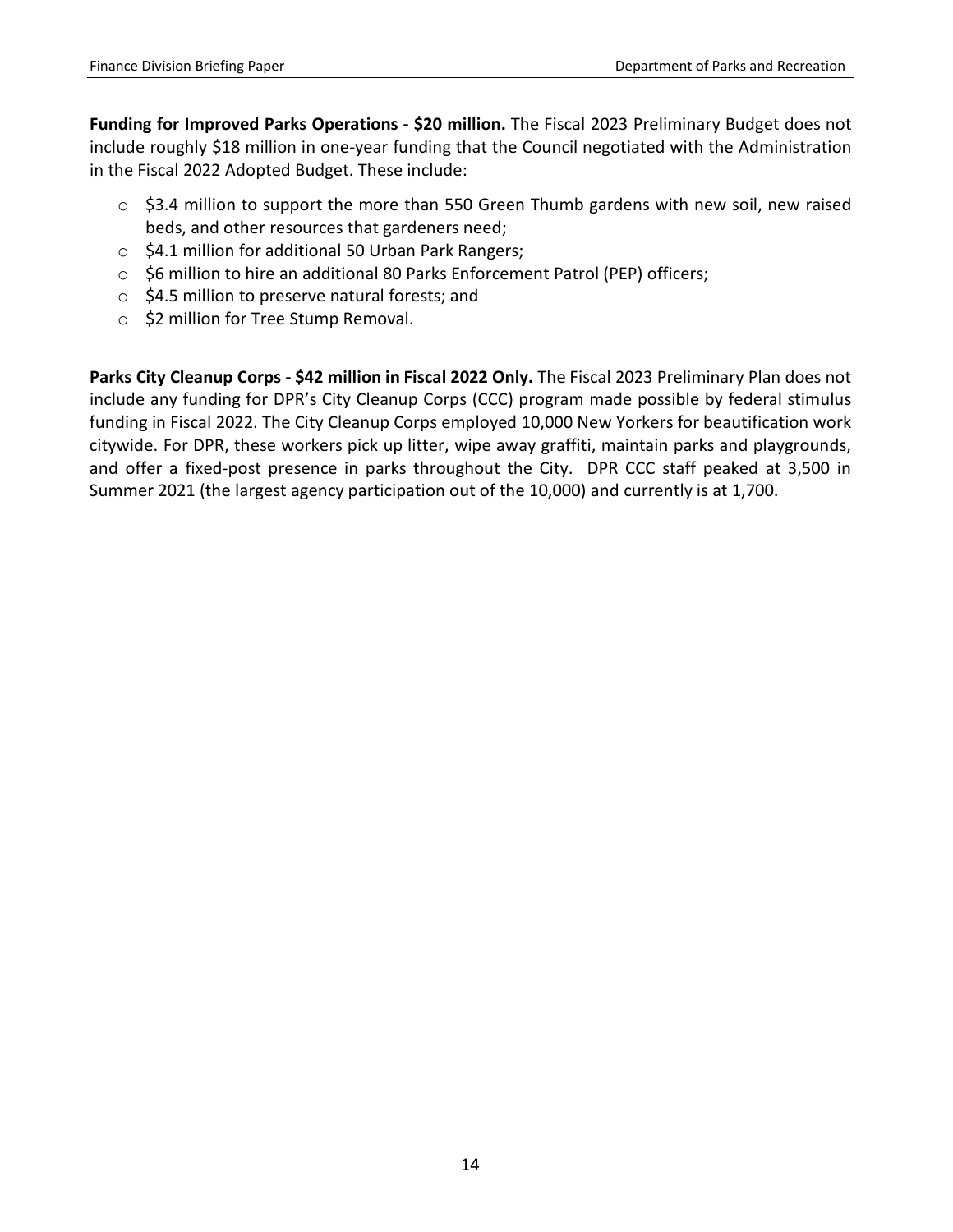#### <span id="page-16-0"></span>**Appendices**

#### <span id="page-16-1"></span>**A. Budget Actions in the November and Preliminary Plans**

|                                          | FY 2022   |                 |              | FY 2023   |                 |              |
|------------------------------------------|-----------|-----------------|--------------|-----------|-----------------|--------------|
| <b>Dollars in Thousands</b>              | City      | <b>Non-City</b> | <b>Total</b> | City      | <b>Non-City</b> | <b>Total</b> |
| DPR Budget as of the Adopted FY 2022     |           |                 |              |           |                 |              |
| <b>Budget</b>                            | \$449,360 | \$170,536       | \$619,896    | \$432,805 | \$123,107       | \$555,912    |
| November 2021 Plan New Needs             |           |                 |              |           |                 |              |
| <b>GI Maintenance</b>                    | \$600     | \$0             | \$600        | \$1,200   | \$0             | \$1,200      |
| Hart Island Staffing and Equipment       | 0         | $\mathbf 0$     | 0            | 372       | 0               | 372          |
| Vaccine Incentive                        | 541       | 0               | 541          | 0         | 0               | 0            |
| Wetland management(Post-Ida)             | 249       | 0               | 249          | 497       |                 | 497          |
| <b>Subtotal, New Needs</b>               | \$1,390   | \$0             | \$1,390      | \$2,069   | \$0             | \$2,069      |
| <b>Other Adjustments</b>                 |           |                 |              |           |                 |              |
| Additional CSA for CCC Program           | \$0       | \$3,000         | \$3,000      | \$0       | \$0             | \$0          |
| Brooklyn Bridge Park                     | 0         | 1,681           | 1,681        | 0         | 0               | 0            |
| <b>Central Park Conservancy</b>          | 0         | 50              | 50           | (1,000)   | 0               | (1,000)      |
| <b>CPSD Transfer to Parks</b>            | 1,785     |                 | 1,785        | 3,505     | 0               | 3,505        |
| CPSD Transfer to Parks (Hart Island)     | 550       | $\mathbf 0$     | 550          | 0         | 0               | 0            |
| <b>Hudson River Park Trust</b>           | 0         | 1,353           | 1,353        | 0         | 0               | 0            |
| <b>Collective Bargaining</b>             | 1,005     | 197             | 1,202        | 1,025     | 200             | 1,225        |
| Parks City Cleanup Corps Extension       | 0         | 11,476          | 11,476       | 0         | 0               | 0            |
| POP Accrual Savings                      | 0         | (7,500)         | (7,500)      | 0         | 0               | 0            |
| <b>Misc City Adjustments</b>             | (47)      | 0               | (47)         | 0         | 0               | 0            |
| <b>Intra-City Adjustments</b>            | 0         | 3,124           | 3,124        | 0         | 0               | 0            |
| <b>State Grants and Adjustments</b>      | 0         | 1,908           | 1,908        | 0         | 0               | $\mathbf 0$  |
| <b>Federal Grants and Adjustments</b>    | 0         | 3,849           | 3,849        | 0         | (12)            | (12)         |
| Other Categorical Grants and Adjustments | 0         | 8,860           | 8,860        | 0         | 31              | 31           |
|                                          |           |                 |              |           |                 |              |
| <b>Subtotal, Other Adjustments</b>       | \$3,293   | \$27,998        | \$31,291     | \$3,530   | \$219           | \$3,749      |
| <b>TOTAL, All Changes</b>                | \$4,683   | \$27,998        | \$32,681     | \$5,599   | \$219           | \$5,818      |
| DPR Budget as of the November 2021 Plan  | \$454,043 | \$198,534       | \$652,577    | \$438,404 | \$123,326       | \$561,730    |
| FY23 Preliminary Plan, New Needs         |           |                 |              |           |                 |              |
| <b>Battery Wharf Interim Repairs</b>     | \$1,105   | \$0             | \$1,105      | \$5,100   | \$0             | \$5,100      |
| <b>BPD Testing Program</b>               | 0         | $\mathbf 0$     | 0            | 2,227     | 0               | 2,227        |
| Security Needs for Freshskills           | 320       | $\mathbf 0$     | 320          | 320       | 0               | 320          |
| <b>Sharepoint Migration Tech</b>         | 183       | $\mathbf 0$     | 183          | 430       | 0               | 430          |
| Vaccine Incentive                        | 14        | 0               | 14           | 0         | 0               | $\Omega$     |
| <b>Subtotal, New Needs</b>               | \$1,622   | \$0             | \$1,622      | \$8,077   | \$0             | \$8,077      |
| FY23 Preliminary Plan, Other Adjustments |           |                 |              |           |                 |              |
| <b>CB Blacksmiths</b>                    | \$272     | \$0             | \$272        | \$251     | \$0             | \$251        |
| <b>CB Painters</b>                       | 178       | 0               | 178          | 178       | 0               | 178          |
| CC Members Items Reallocation            | 20        | 0               | 20           |           | 0               | 0            |
| City Service Corps (DPR)                 | (76)      | $\pmb{0}$       | (76)         | (7)       | 0               | (7)          |
| FY22 Tropical Storm Ida 01               | 0         | 1353            | 1,353        | 0         | 0               | 0            |
| Harbor Brook Wetland932                  | 0         | 151             | 151          | 0         | 46              | 46           |
| <b>Heating Fuel Adjustment</b>           | 504       | 0               | 504          | 0         | 0               | 0            |
| Manhattan M&O Private                    | 0         | 44              | 44           | 0         | 0               | $\pmb{0}$    |
| Motor Fuel Adjustment                    | 698       | 0               | 698          | 0         | 0               | $\pmb{0}$    |
| Parks POP Plus and Education             | 0         | 351             | 351          | 0         | 0               | 0            |
| Parks Transfer to CPSD                   | (250)     | 0               | (250)        | 0         | $\Omega$        | 0            |
| <b>Subtotal, Other Adjustments</b>       | \$1,346   | \$1,899         | \$3,245      | \$422     | \$46            | \$468        |
| <b>FY23 Preliminary Plan, PEGs</b>       |           |                 |              |           |                 |              |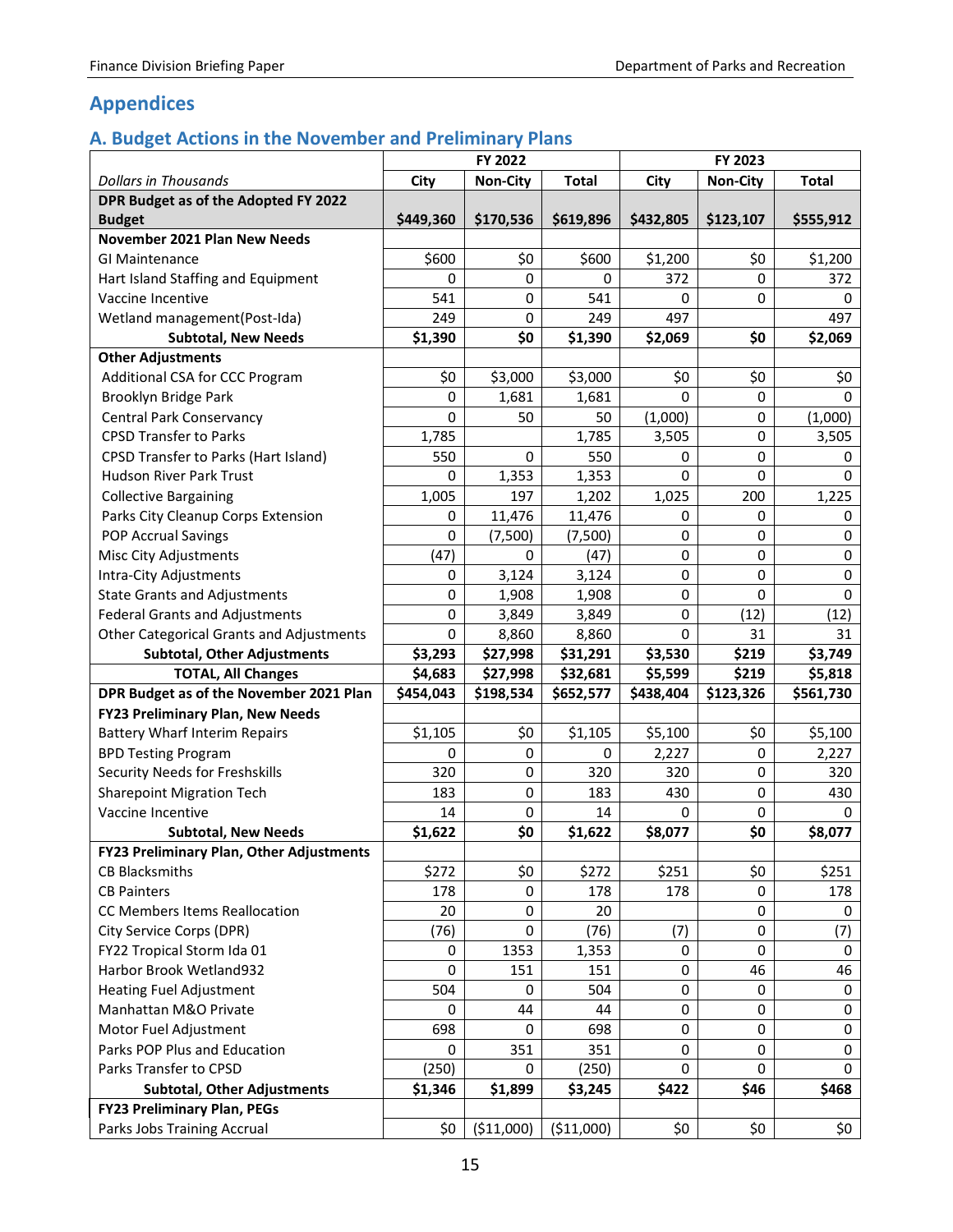|                                                 | FY 2022   |                 |             | FY 2023      |                 |              |
|-------------------------------------------------|-----------|-----------------|-------------|--------------|-----------------|--------------|
| Dollars in Thousands                            | City      | <b>Non-City</b> | Total       | City         | <b>Non-City</b> | <b>Total</b> |
| <b>Vacancy Reduction</b>                        | (8,080)   |                 | (8,080)     | (13, 150)    |                 | (13, 150)    |
| Subtotal, PEGs                                  | (\$8,080) | (\$11,000)      | ( \$19,080) | ( \$13, 150) | \$0             | ( \$13, 150) |
| <b>TOTAL, All Changes</b>                       | (55, 112) | (59, 101)       | (514, 213)  | (54, 651)    | \$46            | ( \$4,605)   |
| <b>Agency Budget as of the Preliminary 2015</b> |           |                 |             |              |                 |              |
| Plan                                            | \$448,931 | \$189,433       | \$638,365   | \$433,753    | \$123,372       | \$557,125    |

#### <span id="page-17-0"></span>**B. Contract Budget**

| <b>DPR FY23 Preliminary Contract Budget</b> |                     |                                      |                         |                                      |
|---------------------------------------------|---------------------|--------------------------------------|-------------------------|--------------------------------------|
|                                             |                     |                                      |                         |                                      |
| Category                                    | <b>FY22 Adopted</b> | <b>Number of</b><br><b>Contracts</b> | <b>FY23 Preliminary</b> | <b>Number of</b><br><b>Contracts</b> |
| <b>CONTRACTUAL SERVICES GENERAL</b>         | 50,177,348          | 105                                  | 62,036,249              | 105                                  |
| <b>TELECOMMUNICATIONS MAINT</b>             | 236,422             | 9                                    | 236,422                 | 9                                    |
| MAINT & REP MOTOR VEH EQUIP                 | 3,181,070           | 8                                    | 3,181,070               | 8                                    |
| <b>MAINT &amp; REP GENERAL</b>              | 1,221,197           | 67                                   | 1,218,601               | 67                                   |
| OFFICE EQUIPMENT MAINTENANCE                | 191,242             | 26                                   | 191,242                 | 26                                   |
| DATA PROCESSING EQUIPMENT                   | 416                 | 1                                    | 416                     | 1                                    |
| PRINTING CONTRACTS                          | 207,868             | 5                                    | 207,868                 | 5                                    |
| <b>CLEANING SERVICES</b>                    | 25,300              | 4                                    | 25,300                  | 4                                    |
| <b>TRANSPORTATION EXPENDITURES</b>          | 50,400              | 2                                    | 50,400                  | 2                                    |
| ECONOMIC DEVELOPMENT                        | 500                 | $\overline{2}$                       | 500                     | $\overline{2}$                       |
| PAY TO CULTURAL INSTITUTIONS                | 6,993,721           | 3                                    | 6,993,721               | 3                                    |
| TRAINING PRGM CITY EMPLOYEES                | 183,643             | 20                                   | 183,643                 | 20                                   |
| PROF SERV ACCTING & AUDITING                | 1,603               | 1                                    | 1,603                   | 1                                    |
| <b>PROF SERV COMPUTER SERVICES</b>          | 105,000             | 1                                    | 105,000                 | $\mathbf{1}$                         |
| <b>PROF SERV OTHER</b>                      | 352,749             | 29                                   | 352,749                 | 29                                   |
| EDUCATION & REC FOR YOUTH PRGM              | 22,000              | 1                                    | 22,000                  | $\mathbf{1}$                         |
| <b>TOTAL</b>                                | 62,950,479          | 284                                  | 74,806,784              | 284                                  |

#### <span id="page-17-1"></span>**C. Program Areas**

| Maint & Operations- Citywide         |             |             |             |             |                         |              |
|--------------------------------------|-------------|-------------|-------------|-------------|-------------------------|--------------|
|                                      | <b>FY20</b> | <b>FY21</b> | <b>FY22</b> |             | <b>Preliminary Plan</b> | *Difference  |
| <b>Dollars in Thousands</b>          | Actual      | Actual      | Adopted     | <b>FY22</b> | <b>FY23</b>             | 2022 - 2023  |
| Spending                             |             |             |             |             |                         |              |
| <b>Personal Services</b>             |             |             |             |             |                         |              |
| <b>Full-Time Salaried - Civilian</b> | \$161,182   | \$170,124   | \$159,908   | \$157,765   | \$150,077               | (59,831)     |
| Other Salaried and Unsalaried        | 37,602      | 41,530      | 87,830      | 98,741      | 38,009                  | (49, 821)    |
| <b>Additional Gross Pay</b>          | 19,117      | 16,555      | 12,278      | 12,762      | 12,286                  | 8            |
| Overtime - Civilian                  | 17,149      | 21,082      | 11,670      | 11,747      | 10,367                  | (1,303)      |
| Amounts to be Scheduled              | 0           | 0           | 120         | 120         | 120                     | 0            |
| P.S. Other                           | 12          | 5           | 0           | 0           | 0                       | 0            |
| <b>New Positions</b>                 | 0           | 0           | n           | 0           | 0                       | 0            |
| <b>Fringe Benefits</b>               | 3,268       | 2,641       | 3,149       | 5,356       | 3,081                   | (68)         |
| <b>Subtotal</b>                      | \$238,330   | \$251,938   | \$274,955   | \$286,492   | \$213,940               | (\$61,015)   |
| <b>Other Than Personal Services</b>  |             |             |             |             |                         |              |
| <b>Supplies and Materials</b>        | \$17,248    | \$17,990    | \$34,706    | \$39,019    | \$25,499                | (59, 207)    |
| <b>Fixed and Misc Charges</b>        | 955         | 1,104       |             |             | 1                       | <sup>0</sup> |
| Property and Equipment               | 7,527       | 1,706       | 4,389       | 8,254       | 2,779                   | (1,610)      |
| <b>Other Services and Charges</b>    | 8,797       | 7,294       | 8,169       | 10,494      | 5,678                   | (2,491)      |
| <b>Contractual Services</b>          | 29,727      | 34,447      | 34,361      | 45,213      | 49,351                  | 14,990       |
| <b>Subtotal</b>                      | 64,254      | 62,542      | 81,627      | 102,980     | 83,308                  | 1,682        |
| <b>TOTAL</b>                         | \$302,584   | \$314,481   | \$356,582   | \$389,472   | \$297,248               | (\$59,333)   |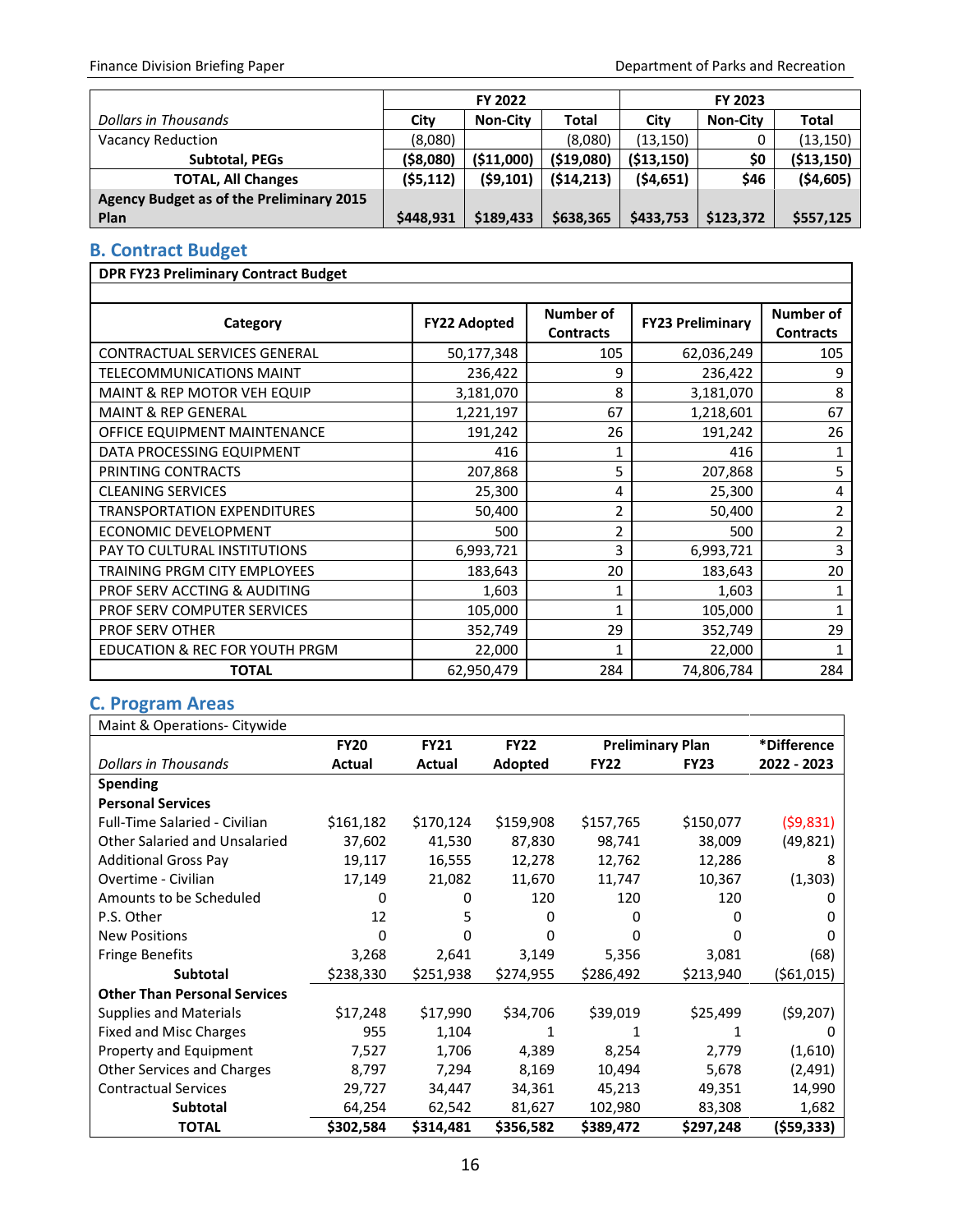Finance Division Briefing Paper **Department of Parks and Recreation** 

|                                                                                          | <b>FY20</b> | <b>FY21</b> | <b>FY22</b> |             | <b>Preliminary Plan</b> | *Difference |
|------------------------------------------------------------------------------------------|-------------|-------------|-------------|-------------|-------------------------|-------------|
| <b>Dollars in Thousands</b>                                                              | Actual      | Actual      | Adopted     | <b>FY22</b> | <b>FY23</b>             | 2022 - 2023 |
| <b>Funding</b>                                                                           |             |             |             |             |                         |             |
| City Funds                                                                               |             |             | \$299,090   | \$300,575   | \$287,227               | ( \$11,863) |
| <b>Other Categorical</b>                                                                 |             |             | 7,232       | 17,091      | 3,293                   | (3,939)     |
| Capital-IFA                                                                              |             |             | 4.045       | 4,073       | 4,074                   | 29          |
| State                                                                                    |             |             | 492         | 1,933       | 343                     | (149)       |
| Federal - CD                                                                             |             |             | 1.730       | 1.793       | 1,718                   | (12)        |
| Federal - Other                                                                          |             |             | 43,399      | 59,541      | 0                       | (43, 399)   |
| Intra City                                                                               |             |             | 593         | 4,467       | 594                     |             |
| <b>TOTAL</b>                                                                             | \$302,584   | \$314,481   | \$356,582   | \$389,472   | \$297,248               | (\$59,332)  |
| <b>Positions</b>                                                                         |             |             |             |             |                         |             |
| <b>Full-Time Positions</b>                                                               | 2,430       | 2,298       | 2,402       | 2,265       | 2,169                   | (233)       |
| <b>TOTAL</b>                                                                             | 2,430       | 2,298       | 2,402       | 2,265       | 2,169                   | (233)       |
| *The difference of Fiscal 2022 Adopted compared to Fiscal 2023 Preliminary Plan funding. |             |             |             |             |                         |             |

*\*The difference of Fiscal 2022 Adopted compared to Fiscal 2023 Preliminary Plan funding.*

| Maint & Operations- POP Program                                                          |               |               |             |                         |             |             |  |
|------------------------------------------------------------------------------------------|---------------|---------------|-------------|-------------------------|-------------|-------------|--|
|                                                                                          | <b>FY20</b>   | <b>FY21</b>   | <b>FY22</b> | <b>Preliminary Plan</b> |             | *Difference |  |
| <b>Dollars in Thousands</b>                                                              | <b>Actual</b> | <b>Actual</b> | Adopted     | <b>FY22</b>             | <b>FY23</b> | 2022 - 2023 |  |
| <b>Spending</b>                                                                          |               |               |             |                         |             |             |  |
| <b>Personal Services</b>                                                                 |               |               |             |                         |             |             |  |
| Full-Time Salaried - Civilian                                                            | \$4,873       | \$4,593       | \$3,629     | \$4,019                 | \$3,694     | \$64        |  |
| Other Salaried and Unsalaried                                                            | 45,995        | 25,108        | 51,739      | 33,239                  | 51,739      | 0           |  |
| <b>Additional Gross Pay</b>                                                              | 330           | 227           | 103         | 103                     | 103         | 0           |  |
| Overtime - Civilian                                                                      | 2,716         | 1,472         | 2,329       | 2,329                   | 2,329       | 0           |  |
| Amounts to be Scheduled                                                                  | 0             | 0             | 129         | 129                     | 129         | 0           |  |
| P.S. Other                                                                               | 0             | 0             | 0           | 0                       | $\mathbf 0$ | 0           |  |
| <b>New Positions</b>                                                                     | 0             | 0             | 0           | $\mathbf 0$             | 0           | 0           |  |
| <b>Fringe Benefits</b>                                                                   | 12            | 13            | 11          | 11                      | 11          | 0           |  |
| Subtotal                                                                                 | \$53,927      | \$31,413      | \$57,941    | \$39,830                | \$58,005    | \$64        |  |
| <b>Other Than Personal Services</b>                                                      |               |               |             |                         |             |             |  |
| <b>Supplies and Materials</b>                                                            | \$1,113       | \$862         | \$2,089     | \$1,604                 | \$2,089     | \$0         |  |
| <b>Fixed and Misc Charges</b>                                                            | 0             | 0             | 0           | 0                       | 0           | 0           |  |
| Property and Equipment                                                                   | 744           | 503           | 6           | 652                     | 6           | 0           |  |
| <b>Other Services and Charges</b>                                                        | 76            | 94            | 1,275       | 297                     | 1,275       | 0           |  |
| <b>Contractual Services</b>                                                              | 658           | 34            | 0           | 92                      | 0           | 0           |  |
| <b>Subtotal</b>                                                                          | 2,592         | 1,493         | 3,370       | 2,645                   | 3,370       | 0           |  |
| <b>TOTAL</b>                                                                             | \$56,519      | \$32,906      | \$61,310    | \$42,474                | \$61,374    | \$64        |  |
| <b>Funding</b>                                                                           |               |               |             |                         |             |             |  |
| <b>City Funds</b>                                                                        | N/A           | \$0           | \$0         | \$0                     | \$0         | \$0         |  |
| <b>Other Categorical</b>                                                                 | N/A           | 0             | 0           | 0                       | 0           | 0           |  |
| Capital-IFA                                                                              | N/A           | 0             | 0           | 0                       | 0           | 0           |  |
| State                                                                                    | N/A           | 0             | 0           | 0                       | 0           | 0           |  |
| Federal - Community                                                                      |               |               |             |                         |             |             |  |
| Development                                                                              | N/A           | $\pmb{0}$     | 0           | 0                       | 0           | 0           |  |
| Federal - Other                                                                          | N/A           | 0             | $\Omega$    | $\Omega$                | 0           | 0           |  |
| Intra City                                                                               | 56519         | 32,906        | 61,310      | 42,474                  | 61,374      | 64          |  |
| <b>TOTAL</b>                                                                             | \$56,519      | \$32,906      | \$61,310    | \$42,474                | \$61,374    | \$64        |  |
| <b>Positions</b>                                                                         |               |               |             |                         |             |             |  |
| <b>Full-Time Positions</b>                                                               | 67            | 59            | 74          | 74                      | 74          | 0           |  |
| <b>TOTAL</b>                                                                             | 67            | 59            | 74          | 74                      | 74          | $\mathbf 0$ |  |
| *The difference of Fiscal 2022 Adopted compared to Fiscal 2023 Preliminary Plan funding. |               |               |             |                         |             |             |  |

17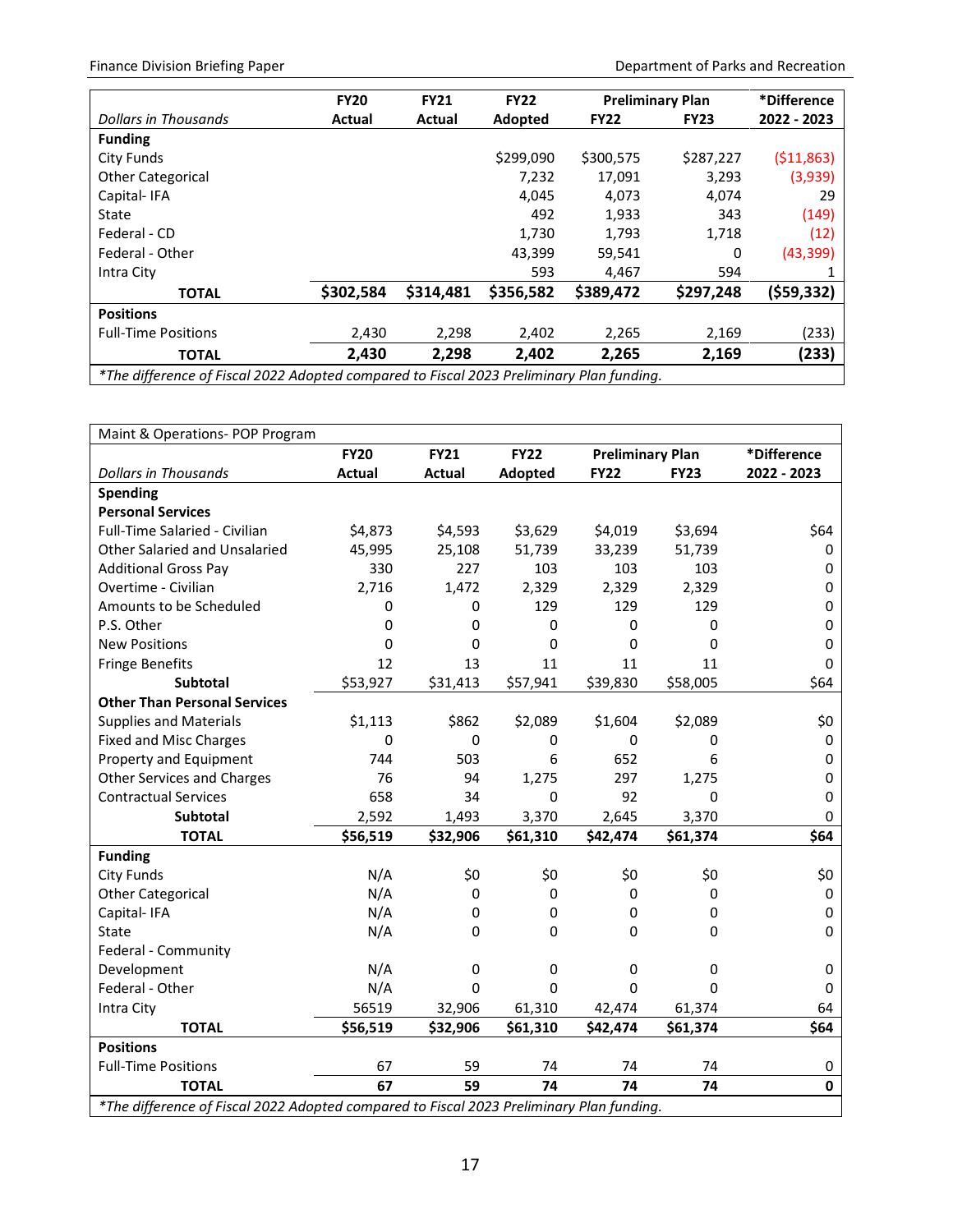| Maint & Operations-Zoos                                                                  |               |               |              |                         |              |             |  |
|------------------------------------------------------------------------------------------|---------------|---------------|--------------|-------------------------|--------------|-------------|--|
|                                                                                          | <b>FY20</b>   | <b>FY21</b>   | <b>FY22</b>  | <b>Preliminary Plan</b> |              | *Difference |  |
| <b>Dollars in Thousands</b>                                                              | <b>Actual</b> | <b>Actual</b> | Adopted      | <b>FY22</b>             | <b>FY23</b>  | 2014 - 2015 |  |
| <b>Spending</b>                                                                          |               |               |              |                         |              |             |  |
| <b>Personal Services</b>                                                                 |               |               |              |                         |              |             |  |
| Full-Time Salaried - Civilian                                                            | \$0           | \$0           | \$0          | \$0                     | \$0          | \$0         |  |
| Other Salaried and Unsalaried                                                            | 0             | 0             | 0            | 0                       | 0            | 0           |  |
| <b>Additional Gross Pay</b>                                                              | 0             | 0             | 0            | 0                       | 0            | 0           |  |
| Overtime - Civilian                                                                      | 0             | 0             | 0            | 0                       | 0            | 0           |  |
| Amounts to be Scheduled                                                                  | 0             | 0             | 0            | 0                       | 0            | 0           |  |
| P.S. Other                                                                               | 0             | 0             | 0            | 0                       | 0            | 0           |  |
| <b>New Positions</b>                                                                     | 0             | 0             | 0            | 0                       | 0            | 0           |  |
| <b>Fringe Benefits</b>                                                                   | 0             | $\mathbf 0$   | 0            | 0                       | 0            | 0           |  |
| <b>Subtotal</b>                                                                          | \$0           | \$0           | \$0          | \$0                     |              | \$0         |  |
| <b>Other Than Personal Services</b>                                                      |               |               |              |                         |              |             |  |
| <b>Supplies and Materials</b>                                                            | \$0           | \$0           | \$0          | \$0                     | \$0          | \$0         |  |
| <b>Fixed and Misc Charges</b>                                                            | 0             | 0             | 0            | 0                       | 0            | 0           |  |
| Property and Equipment                                                                   | 0             | 0             | 0            | 0                       | 0            | 0           |  |
| <b>Other Services and Charges</b>                                                        | 0             | $\Omega$      | $\Omega$     | $\Omega$                | $\Omega$     | 0           |  |
| <b>Contractual Services</b>                                                              | 18,507        | 21,390        | 6,994        | 6,994                   | 6,994        | 0           |  |
| <b>Subtotal</b>                                                                          | \$18,507      | \$21,390      | \$6,994      | \$6,994                 | \$6,994      | \$0         |  |
| <b>TOTAL</b>                                                                             | \$18,507      | \$21,390      | \$6,994      | \$6,994                 | \$6,994      | \$0         |  |
| <b>Funding</b>                                                                           |               |               |              |                         |              |             |  |
| <b>City Funds</b>                                                                        | \$18,507      | \$21,390      | \$6,994      | \$6,994                 | \$6,994      | \$0         |  |
| <b>Other Categorical</b>                                                                 | 0             | 0             | 0            | 0                       | 0            | 0           |  |
| Capital-IFA                                                                              | 0             | 0             | $\Omega$     | 0                       | 0            | 0           |  |
| State                                                                                    | 0             | 0             | 0            | 0                       | 0            | 0           |  |
| Federal - Community                                                                      |               |               |              |                         |              |             |  |
| Development                                                                              | 0             | 0             | 0            | 0                       | 0            | 0           |  |
| Federal - Other                                                                          | 0             | 0             | 0            | 0                       | 0            | 0           |  |
| Intra City                                                                               | 0             | 0             | 0            | 0                       | 0            | 0           |  |
| <b>TOTAL</b>                                                                             | \$18,507      | \$21,390      | \$6,994      | \$6,994                 | \$6,994      | \$0         |  |
| <b>Positions</b>                                                                         |               |               |              |                         |              |             |  |
| <b>Full-Time Positions</b>                                                               | 0             | 0             | 0            | 0                       | 0            | 0           |  |
| <b>TOTAL</b>                                                                             | $\mathbf{0}$  | <sup>0</sup>  | <sup>0</sup> | $\Omega$                | $\mathbf{0}$ | 0           |  |
| *The difference of Fiscal 2022 Adopted compared to Fiscal 2023 Preliminary Plan funding. |               |               |              |                         |              |             |  |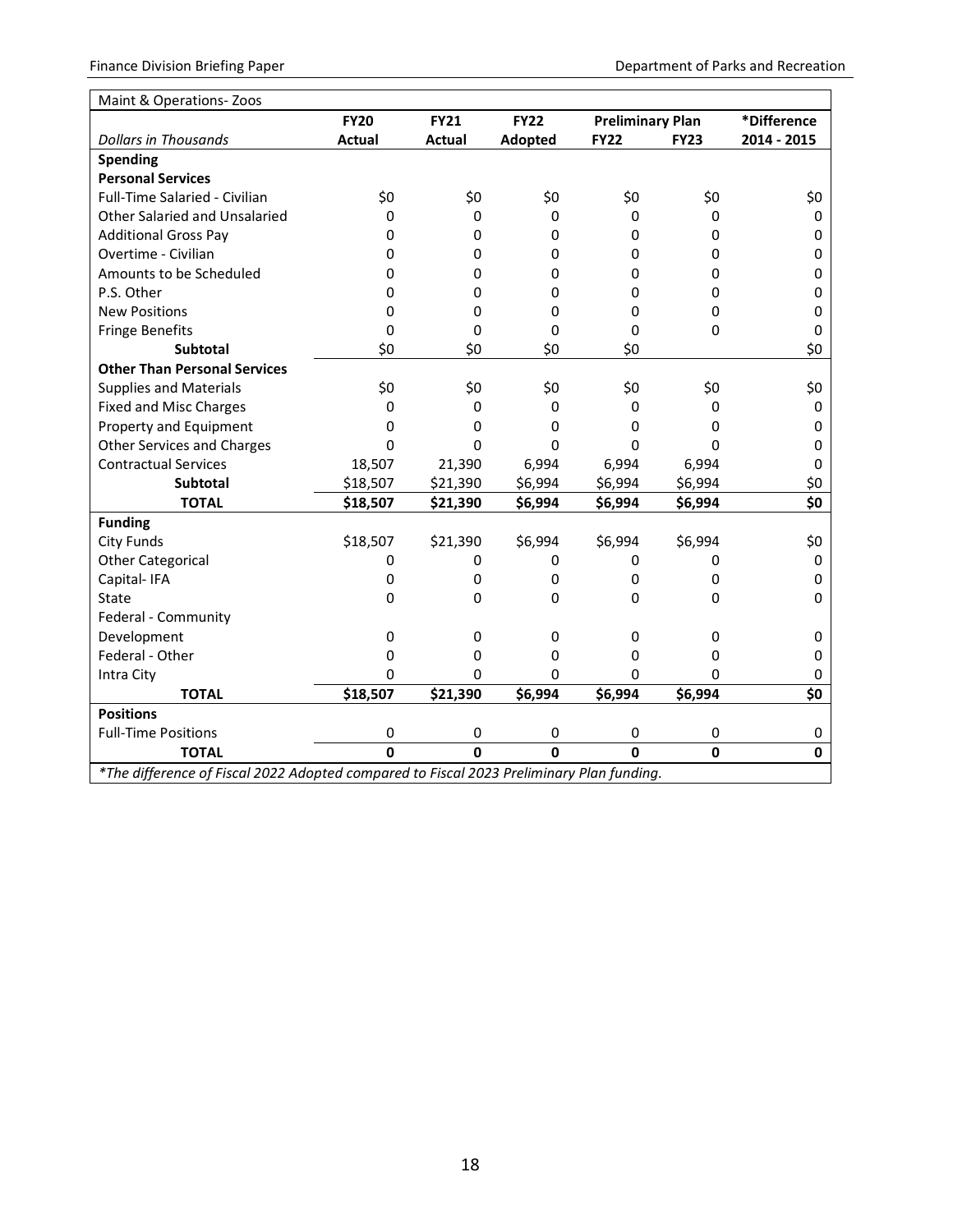| <b>Recreation- Central</b>                                                               |               |               |             |             |                         |             |
|------------------------------------------------------------------------------------------|---------------|---------------|-------------|-------------|-------------------------|-------------|
|                                                                                          | <b>FY20</b>   | <b>FY21</b>   | <b>FY22</b> |             | <b>Preliminary Plan</b> |             |
| <b>Dollars in Thousands</b>                                                              | <b>Actual</b> | <b>Actual</b> | Adopted     | <b>FY22</b> | <b>FY23</b>             | 2014 - 2015 |
| <b>Spending</b>                                                                          |               |               |             |             |                         |             |
| <b>Personal Services</b>                                                                 |               |               |             |             |                         |             |
| Full-Time Salaried - Civilian                                                            | \$4,005       | \$2,281       | \$1,805     | \$1,140     | \$694                   | (51, 111)   |
| Other Salaried and Unsalaried                                                            | 3,129         | 2,567         | 2,087       | 2,120       | 2,108                   | 20          |
| <b>Additional Gross Pay</b>                                                              | 393           | 222           | 440         | 441         | 440                     | 0           |
| Overtime - Civilian                                                                      | 793           | 355           | 203         | 203         | 203                     | 0           |
| Amounts to be Scheduled                                                                  | 0             | $\Omega$      | 37          | 37          | 37                      | $\Omega$    |
| P.S. Other                                                                               | 0             | 0             | 0           | 0           | 0                       | 0           |
| <b>New Positions</b>                                                                     | 0             | 0             | $\mathbf 0$ | 0           | 0                       | $\Omega$    |
| <b>Fringe Benefits</b>                                                                   | 5             | 6             | 0           | 17          | 11                      | 10          |
| <b>Subtotal</b>                                                                          | \$8,324       | \$5,431       | \$4,572     | \$3,956     | \$3,492                 | \$10        |
| <b>Other Than Personal Services</b>                                                      |               |               |             |             |                         |             |
| <b>Supplies and Materials</b>                                                            | \$267         | \$247         | \$869       | \$426       | \$869                   | \$0         |
| <b>Fixed and Misc Charges</b>                                                            | 0             | 0             | $\mathbf 0$ | 0           | 0                       | 0           |
| Property and Equipment                                                                   | 260           | 154           | 10          | 92          | 10                      | 0           |
| <b>Other Services and Charges</b>                                                        | 90            | 25            | 92          | 8           | 92                      | 0           |
| <b>Contractual Services</b>                                                              | 119           | 265           | 0           | 376         | $\Omega$                | 0           |
| Subtotal                                                                                 | \$736         | \$691         | \$970       | \$902       | \$970                   | \$0         |
| <b>TOTAL</b>                                                                             | \$9,061       | \$6,122       | \$5,542     | \$4,858     | \$4,462                 | \$10        |
| <b>Funding</b>                                                                           |               |               |             |             |                         |             |
| <b>City Funds</b>                                                                        | N/A           | \$6122        | \$5,499     | \$4,725     | \$4,389                 | (51, 110)   |
| <b>Other Categorical</b>                                                                 | N/A           | 0             | 0           | 90          | 31                      | 31          |
| Capital-IFA                                                                              | N/A           | 0             | $\mathbf 0$ | 0           | 0                       | 0           |
| State                                                                                    | N/A           | 0             | 0           | 0           | 0                       | 0           |
| Federal - Community                                                                      |               |               |             |             |                         |             |
| Development                                                                              | N/A           | $\Omega$      | $\mathbf 0$ | 0           | 0                       | 0           |
| Federal - Other                                                                          | N/A           | 0             | 0           | 0           | 0                       | 0           |
| Intra City                                                                               | N/A           | $\Omega$      | 43          | 43          | 43                      | 0           |
| <b>TOTAL</b>                                                                             | \$9,061       | \$6,122       | \$5,542     | \$4,858     | \$4,462                 | ( \$1,079)  |
| <b>Positions</b>                                                                         |               |               |             |             |                         |             |
| <b>Full-Time Positions</b>                                                               | 52            | 50            | 30          | 8           | 8                       | (22)        |
| <b>TOTAL</b>                                                                             | 52            | 50            | 30          | 8           | 8                       | (22)        |
| *The difference of Fiscal 2022 Adopted compared to Fiscal 2023 Preliminary Plan funding. |               |               |             |             |                         |             |

19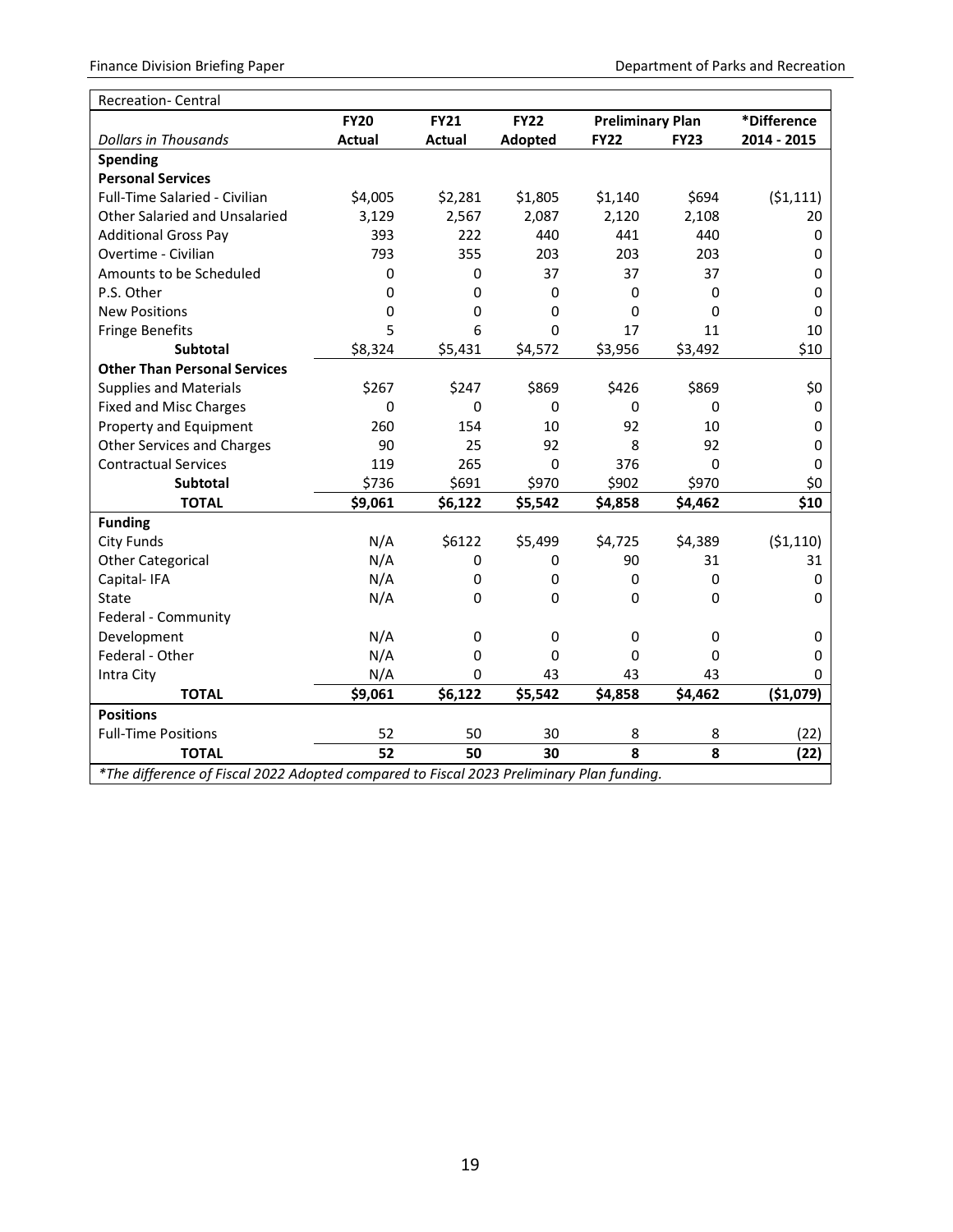| Recreation- Citywide                                                                     |               |             |             |                         |             |             |
|------------------------------------------------------------------------------------------|---------------|-------------|-------------|-------------------------|-------------|-------------|
|                                                                                          | <b>FY20</b>   | <b>FY21</b> | <b>FY22</b> | <b>Preliminary Plan</b> |             | *Difference |
| <b>Dollars in Thousands</b>                                                              | <b>Actual</b> | Actual      | Adopted     | <b>FY22</b>             | <b>FY23</b> | 2014 - 2015 |
| <b>Spending</b>                                                                          |               |             |             |                         |             |             |
| <b>Personal Services</b>                                                                 |               |             |             |                         |             |             |
| Full-Time Salaried - Civilian                                                            | \$12,169      | \$6,912     | \$15,657    | \$15,686                | \$15,687    | \$30        |
| <b>Other Salaried and Unsalaried</b>                                                     | 4,480         | 4,386       | 4,366       | 4,366                   | 4,366       | 0           |
| <b>Additional Gross Pay</b>                                                              | 1,256         | 1,083       | 1,327       | 1,327                   | 1,327       | 0           |
| Overtime - Civilian                                                                      | 753           | 835         | 138         | 138                     | 138         | 0           |
| Amounts to be Scheduled                                                                  | 0             | $\Omega$    | 0           | 0                       | 0           | 0           |
| P.S. Other                                                                               | 0             | 0           | 0           | 0                       | 0           | 0           |
| <b>New Positions</b>                                                                     | 0             | 0           | 0           | 0                       | 0           | 0           |
| <b>Fringe Benefits</b>                                                                   | 41            | 44          | 30          | 30                      | 30          | 0           |
| <b>Subtotal</b>                                                                          | \$18,699      | \$13,261    | \$21,518    | \$21,547                | \$21,547    | \$30        |
| <b>Other Than Personal Services</b>                                                      |               |             |             |                         |             |             |
| <b>Supplies and Materials</b>                                                            | \$251         | \$315       | \$756       | \$451                   | \$756       | \$0         |
| <b>Fixed and Misc Charges</b>                                                            | 0             | $\Omega$    | 0           | $\Omega$                | 0           | 0           |
| Property and Equipment                                                                   | 269           | 101         | 78          | 164                     | 78          | 0           |
| <b>Other Services and Charges</b>                                                        | 142           | 260         | 46          | 83                      | 46          | 0           |
| <b>Contractual Services</b>                                                              | 176           | 125         | 123         | 722                     | 123         | 0           |
| <b>Subtotal</b>                                                                          | \$838         | \$801       | \$1,002     | \$1,420                 | \$1,002     | \$0         |
| <b>TOTAL</b>                                                                             | \$19,537      | \$14,062    | \$22,520    | \$22,967                | \$22,550    | \$30        |
| <b>Funding</b>                                                                           |               |             |             |                         |             |             |
| <b>City Funds</b>                                                                        |               |             | \$17,815    | \$22,382                | \$22,550    | \$4,735     |
| <b>Other Categorical</b>                                                                 |               |             |             | 0                       | 0           | 0           |
| Capital-IFA                                                                              |               |             | 0           | $\mathbf 0$             | 0           | 0           |
| <b>State</b>                                                                             |               |             | 0           | 585                     | 0           | 0           |
| Federal - Community Development                                                          |               |             | 0           | 0                       | 0           | 0           |
| Federal - Other                                                                          |               |             | 0           | 0                       | 0           | 0           |
| Intra City                                                                               |               |             | 0           | $\mathbf 0$             | $\mathbf 0$ | 0           |
| <b>TOTAL</b>                                                                             | \$19,537      | \$14,062    | \$22,520    | \$22,967                | \$22,550    | \$4,735     |
| <b>Positions</b>                                                                         |               |             |             |                         |             |             |
| <b>Full-Time Positions</b>                                                               | 223           | 209         | 266         | 266                     | 266         | 0           |
| <b>TOTAL</b>                                                                             | 223           | 209         | 266         | 266                     | 266         | $\mathbf 0$ |
| *The difference of Fiscal 2022 Adopted compared to Fiscal 2023 Preliminary Plan funding. |               |             |             |                         |             |             |

| Urban Park Service                   |             |             |             |                         |             |             |
|--------------------------------------|-------------|-------------|-------------|-------------------------|-------------|-------------|
|                                      | <b>FY20</b> | <b>FY21</b> | <b>FY22</b> | <b>Preliminary Plan</b> |             | *Difference |
| Dollars in Thousands                 | Actual      | Actual      | Adopted     | <b>FY22</b>             | <b>FY23</b> | 2014 - 2015 |
| <b>Spending</b>                      |             |             |             |                         |             |             |
| <b>Personal Services</b>             |             |             |             |                         |             |             |
| <b>Full-Time Salaried - Civilian</b> | \$21,355    | \$17,134    | \$19,996    | \$20,441                | \$20,041    | \$45        |
| Other Salaried and Unsalaried        | 7,276       | 2,250       | 6,304       | 6,526                   | 6,304       | 0           |
| <b>Additional Gross Pay</b>          | 1,512       | 1,335       | 404         | 428                     | 404         | 0           |
| Overtime - Civilian                  | 1,894       | 1,134       | 988         | 988                     | 988         | 0           |
| Amounts to be Scheduled              | 0           | 0           | 0           | 0                       | 0           | 0           |
| P.S. Other                           | 0           | 0           | 0           | 0                       | Ω           | 0           |
| <b>New Positions</b>                 | 0           | 0           | O           | o                       | O           | 0           |
| <b>Fringe Benefits</b>               | 123         | 99          | 21          | 1,343                   | 21          | 0           |
| <b>Subtotal</b>                      | \$32,161    | \$21,952    | \$27,713    | \$29,725                | \$27,758    | \$45        |
| <b>Other Than Personal Services</b>  |             |             |             |                         |             |             |
| Supplies and Materials               | \$299       | \$78        | \$108       | \$381                   | \$108       | \$0         |
| <b>Fixed and Misc Charges</b>        | 0           | 0           | 0           | Ω                       | 0           | 0           |
| Property and Equipment               | 382         | 52          | 75          | 134                     | 75          | 0           |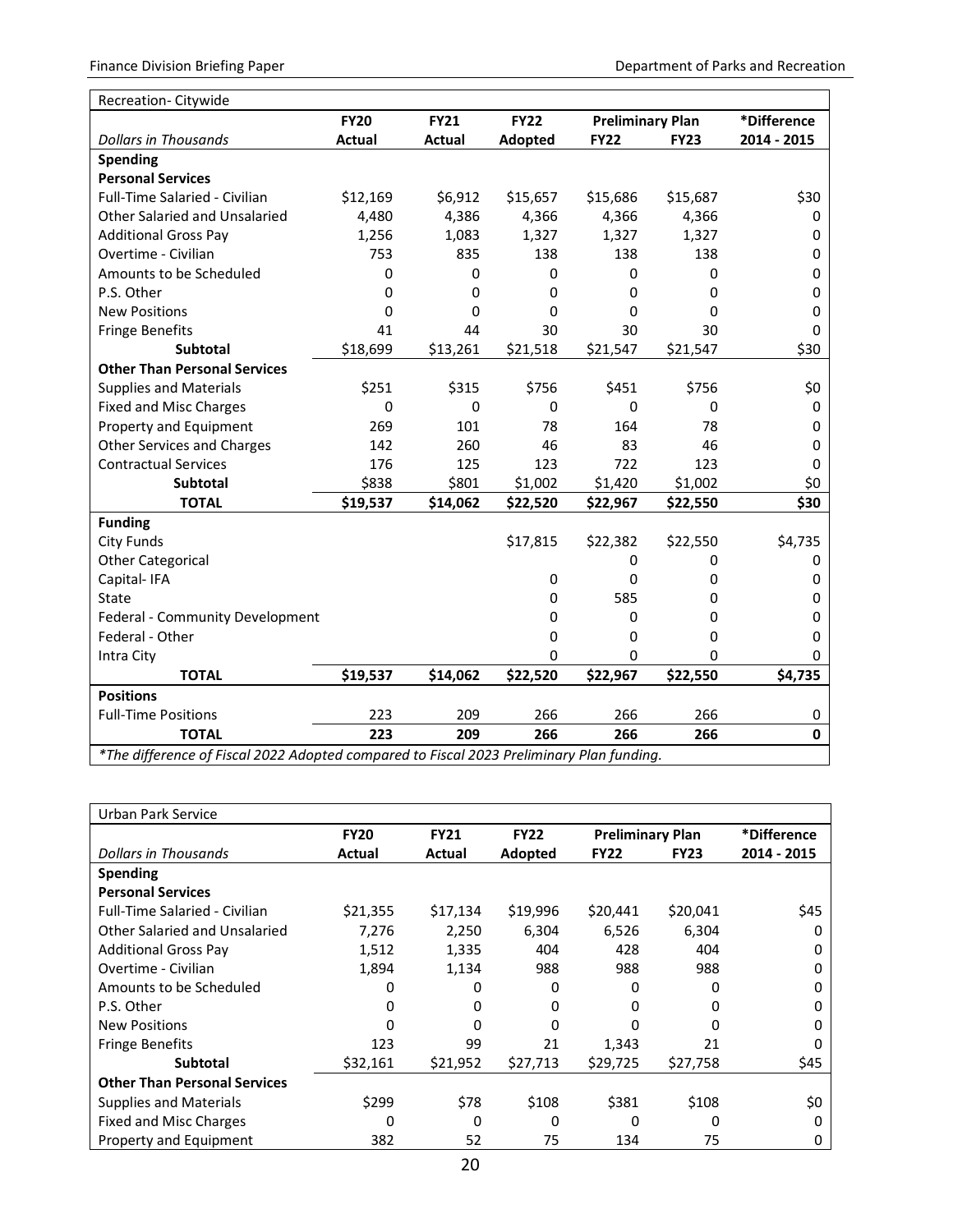Finance Division Briefing Paper **Department of Parks and Recreation** 

|                                                                                          | <b>FY20</b> | <b>FY21</b> | <b>FY22</b> | <b>Preliminary Plan</b> |             | *Difference |
|------------------------------------------------------------------------------------------|-------------|-------------|-------------|-------------------------|-------------|-------------|
| Dollars in Thousands                                                                     | Actual      | Actual      | Adopted     | <b>FY22</b>             | <b>FY23</b> | 2014 - 2015 |
| Other Services and Charges                                                               | 78          | 48          | 85          | 91                      | 85          | 0           |
| <b>Contractual Services</b>                                                              | 194         | 73          | 25          | 338                     | 55          |             |
| Subtotal                                                                                 | \$953       | \$251       | \$293       | \$944                   | \$323       | \$0         |
| <b>TOTAL</b>                                                                             | \$33,114    | \$22,203    | \$28,006    | \$30,670                | \$28,081    | \$45        |
| <b>Funding</b>                                                                           |             |             |             |                         |             |             |
| City Funds                                                                               | N/A         | \$22,203    | \$28,006    | \$28,667                | \$28,081    | \$75        |
| <b>Other Categorical</b>                                                                 | N/A         | 0           | 0           | 2,003                   | 0           | 0           |
| Capital-IFA                                                                              | N/A         | 0           | 0           | 0                       |             | 0           |
| State                                                                                    | N/A         | 0           | 0           | 0                       | 0           | 0           |
| Federal - Community                                                                      |             |             |             |                         |             |             |
| Development                                                                              | N/A         | 0           | 0           | 0                       | 0           | O           |
| Federal - Other                                                                          | N/A         | 0           | 0           | 0                       | 0           | O           |
| Intra City                                                                               | N/A         | 0           | 0           | 0                       | 0           | O           |
| <b>TOTAL</b>                                                                             | \$33,114    | \$22,203    | \$28,006    | \$30,670                | \$28,081    | \$75        |
| <b>Positions</b>                                                                         |             |             |             |                         |             |             |
| <b>Full-Time Positions</b>                                                               | 427         | 384         | 393         | 430                     | 393         | 0           |
| <b>TOTAL</b>                                                                             | 427         | 384         | 393         | 430                     | 393         | 0           |
| *The difference of Fiscal 2022 Adopted compared to Fiscal 2023 Preliminary Plan funding. |             |             |             |                         |             |             |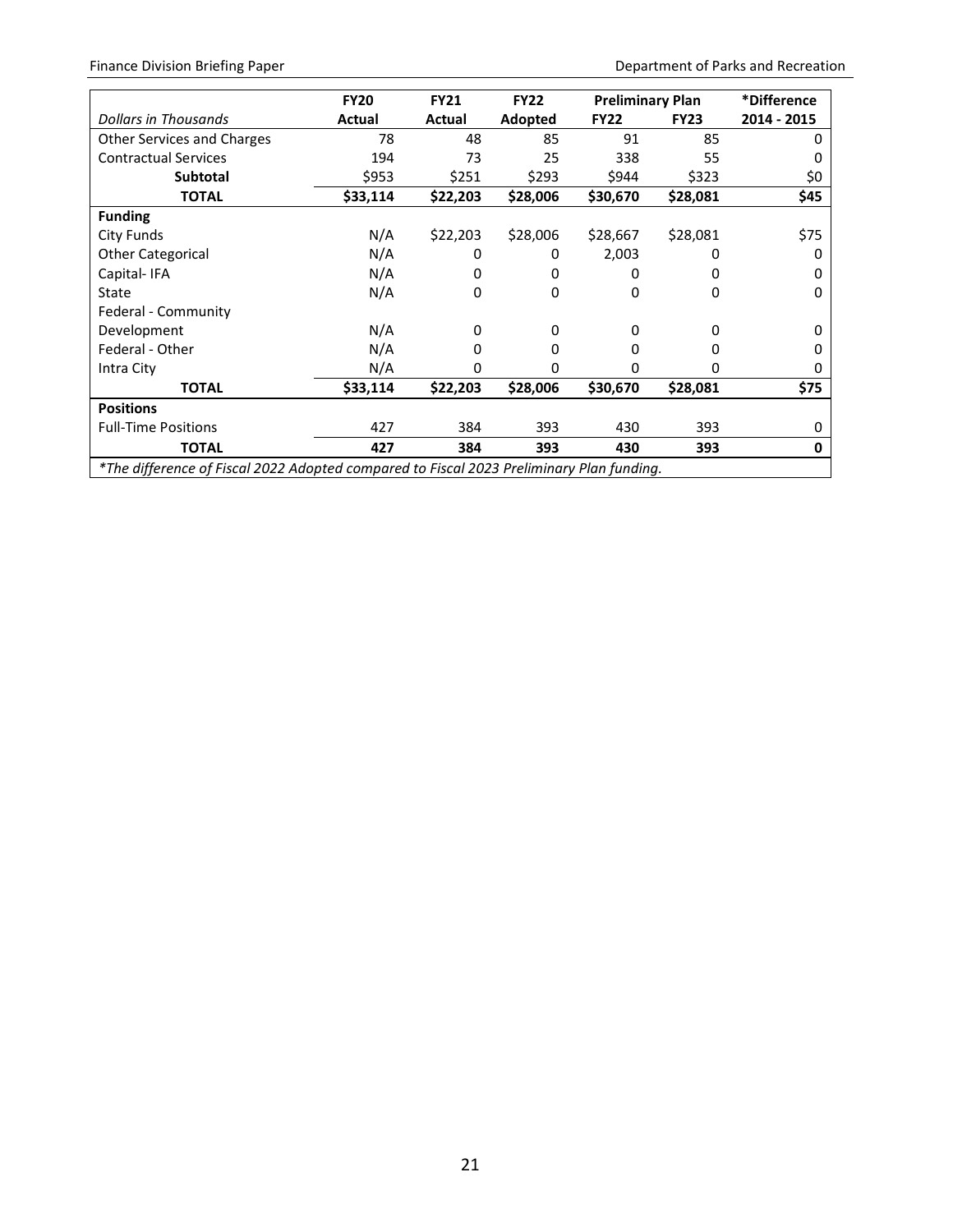| Forestry & Horticulture- General                                                         |                |               |             |                         |             |              |
|------------------------------------------------------------------------------------------|----------------|---------------|-------------|-------------------------|-------------|--------------|
|                                                                                          | <b>FY20</b>    | <b>FY21</b>   | <b>FY22</b> | <b>Preliminary Plan</b> |             | *Difference  |
| <b>Dollars in Thousands</b>                                                              | Actual         | <b>Actual</b> | Adopted     | <b>FY22</b>             | <b>FY23</b> | 2014 - 2015  |
| <b>Spending</b>                                                                          |                |               |             |                         |             |              |
| <b>Personal Services</b>                                                                 |                |               |             |                         |             |              |
| Full-Time Salaried - Civilian                                                            | \$16,583       | \$16,485      | \$13,489    | \$13,513                | \$13,503    | \$14         |
| Other Salaried and Unsalaried                                                            | 785            | 363           | 61          | 132                     | 3           | (58)         |
| <b>Additional Gross Pay</b>                                                              | 43             | 16            | 89          | 235                     | 89          | 0            |
| Overtime - Civilian                                                                      | 20             | (385)         | 90          | 90                      | 90          | 0            |
| Amounts to be Scheduled                                                                  | 0              | 0             | 0           | $\Omega$                | 0           | 0            |
| P.S. Other                                                                               | 0              | 0             | 0           | 0                       | 0           | 0            |
| <b>New Positions</b>                                                                     | 0              | 0             | 0           | 0                       | 0           | 0            |
| <b>Fringe Benefits</b>                                                                   | $\overline{2}$ | 1             | 38          | 72                      | 10          | (27)         |
| <b>Subtotal</b>                                                                          | \$17,432       | \$16,481      | \$13,767    | \$14,042                | \$13,696    | (571)        |
| <b>Other Than Personal Services</b>                                                      |                |               |             |                         |             |              |
| <b>Supplies and Materials</b>                                                            | \$1,665        | \$497         | \$1,286     | \$2,983                 | \$1,277     | (59)         |
| <b>Fixed and Misc Charges</b>                                                            | 0              | 0             | 0           | 0                       | 0           | 0            |
| Property and Equipment                                                                   | 368            | 11            | 558         | 173                     | 558         | 0            |
| <b>Other Services and Charges</b>                                                        | 74             | (2)           | 31          | 199                     | 31          | 0            |
| <b>Contractual Services</b>                                                              | 9,801          | 2,709         | 17,247      | 13,867                  | 11,484      | (5, 764)     |
| <b>Subtotal</b>                                                                          | \$11,908       | \$3,216       | \$19,122    | \$17,222                | \$13,350    | (55, 772)    |
| <b>TOTAL</b>                                                                             | \$29,341       | \$19,696      | \$32,889    | \$31,264                | \$27,046    | ( \$5,843)   |
| <b>Funding</b>                                                                           |                |               |             |                         |             |              |
| <b>City Funds</b>                                                                        |                |               | \$32,796    | \$30,972                | \$27,046    | (55,750)     |
| <b>Other Categorical</b>                                                                 |                |               | 93          | 126                     | 0           | (93)         |
| Capital-IFA                                                                              |                |               | 0           | $\Omega$                |             | 0            |
| State                                                                                    |                |               | 0           | 33                      |             | 0            |
| Federal - Community Development                                                          |                |               | 0           | $\Omega$                |             | 0            |
| Federal - Other                                                                          |                |               | 0           | 133                     | 0           | 0            |
| Intra City                                                                               |                |               | 0           | 0                       | 0           | 0            |
| <b>TOTAL</b>                                                                             | \$29,341       | \$19,696      | \$32,889    | \$31,264                | \$27,046    | (55, 843)    |
| <b>Positions</b>                                                                         |                |               |             |                         |             |              |
| <b>Full-Time Positions</b>                                                               | 258            | 243           | 184         | 184                     | 184         | 0            |
| <b>TOTAL</b>                                                                             | 258            | 243           | 184         | 184                     |             | $\mathbf{0}$ |
| *The difference of Fiscal 2014 Adopted compared to Fiscal 2015 Preliminary Plan funding. |                |               |             |                         |             |              |

| <b>PlaNYC 2030</b>                   |             |             |             |                         |             |             |
|--------------------------------------|-------------|-------------|-------------|-------------------------|-------------|-------------|
|                                      | <b>FY20</b> | <b>FY21</b> | <b>FY22</b> | <b>Preliminary Plan</b> |             | *Difference |
| <b>Dollars in Thousands</b>          | Actual      | Actual      | Adopted     | <b>FY22</b>             | <b>FY23</b> | 2014 - 2015 |
| <b>Spending</b>                      |             |             |             |                         |             |             |
| <b>Personal Services</b>             |             |             |             |                         |             |             |
| <b>Full-Time Salaried - Civilian</b> | \$358       | \$364       | \$6,746     | \$6,758                 | \$6,758     | \$13        |
| Other Salaried and Unsalaried        | 39          | 85          | 339         | 343                     | 343         | 4           |
| <b>Additional Gross Pay</b>          | 8           | 9           | 47          | 47                      | 47          | 0           |
| Overtime - Civilian                  |             | 22          | 0           | 0                       | 0           | 0           |
| Amounts to be Scheduled              | 0           | 0           | 0           | 0                       |             | 0           |
| P.S. Other                           | 0           | 0           | 0           | 0                       |             | 0           |
| <b>New Positions</b>                 | 0           | 0           | 0           | 0                       | 0           | 0           |
| <b>Fringe Benefits</b>               | 0           | O           | ი           |                         |             | 0           |
| <b>Subtotal</b>                      | \$406       | \$480       | \$7,132     | \$7,148                 | \$7,148     | \$17        |
| <b>Other Than Personal Services</b>  |             |             |             |                         |             |             |
| <b>Supplies and Materials</b>        | \$25        | \$62        | \$1,471     | \$131                   | \$1,471     | \$0         |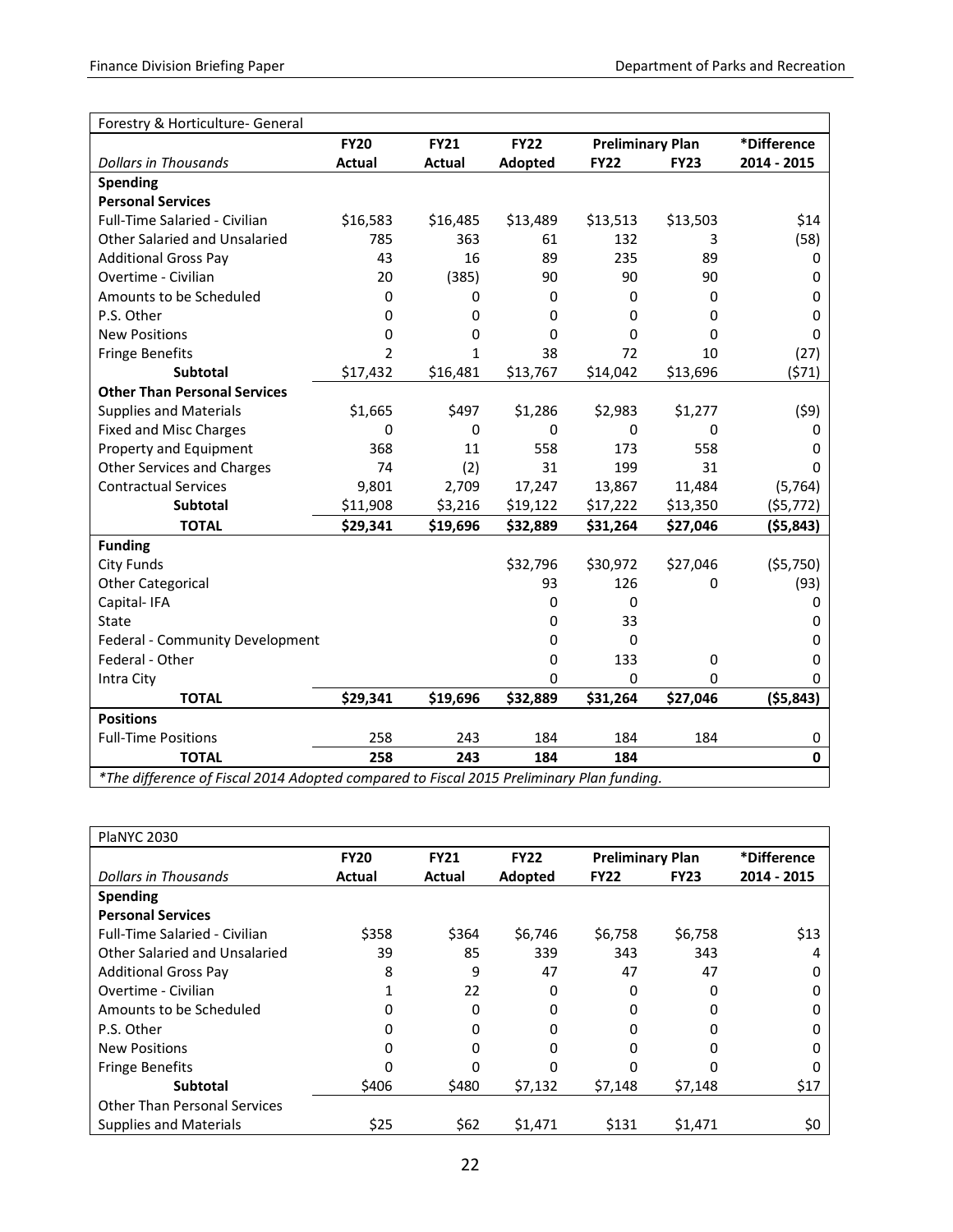|                                                                                          | <b>FY20</b> | <b>FY21</b> | <b>FY22</b> | <b>Preliminary Plan</b> |             | *Difference  |
|------------------------------------------------------------------------------------------|-------------|-------------|-------------|-------------------------|-------------|--------------|
| Dollars in Thousands                                                                     | Actual      | Actual      | Adopted     | <b>FY22</b>             | <b>FY23</b> | 2014 - 2015  |
| Fixed and Misc Charges                                                                   | ი           | 0           | $\Omega$    | $\Omega$                | n           |              |
| Property and Equipment                                                                   | 0           | 9           | ŋ           | 8                       |             |              |
| Other Services and Charges                                                               |             |             | ŋ           | O                       |             |              |
| <b>Contractual Services</b>                                                              | 35          |             | 749         | 4                       | 749         | $\mathbf{I}$ |
| <b>Subtotal</b>                                                                          | \$68        | \$71        | \$2,219     | \$143                   | \$2,219     | \$0          |
| <b>TOTAL</b>                                                                             | \$474       | \$551       | \$9,351     | \$7,291                 | \$9,368     | \$17         |
| <b>Funding</b>                                                                           |             |             |             |                         |             |              |
| City Funds                                                                               |             |             | \$9,269     | \$7,209                 | \$9,286     | \$17         |
| <b>Other Categorical</b>                                                                 |             |             | O           | O                       |             | O            |
| Capital-IFA                                                                              |             |             | 82          | 82                      | 82          |              |
| State                                                                                    |             |             | n           | ŋ                       |             |              |
| Federal - Community Development                                                          |             |             | 0           | 0                       |             | 0            |
| Federal - Other                                                                          |             |             | n           | O                       |             |              |
| Intra City                                                                               |             |             | n           | n                       |             | O            |
| <b>TOTAL</b>                                                                             | \$474       | \$551       | \$9,351     | \$7,291                 | \$9,368     | \$17         |
| <b>Positions</b>                                                                         |             |             |             |                         |             |              |
| <b>Full-Time Positions</b>                                                               | 5           | 5           | 163         | 163                     | 163         | O            |
| <b>TOTAL</b>                                                                             | 5           | 5           | 163         | 163                     |             | 0            |
| *The difference of Fiscal 2022 Adopted compared to Fiscal 2023 Preliminary Plan funding. |             |             |             |                         |             |              |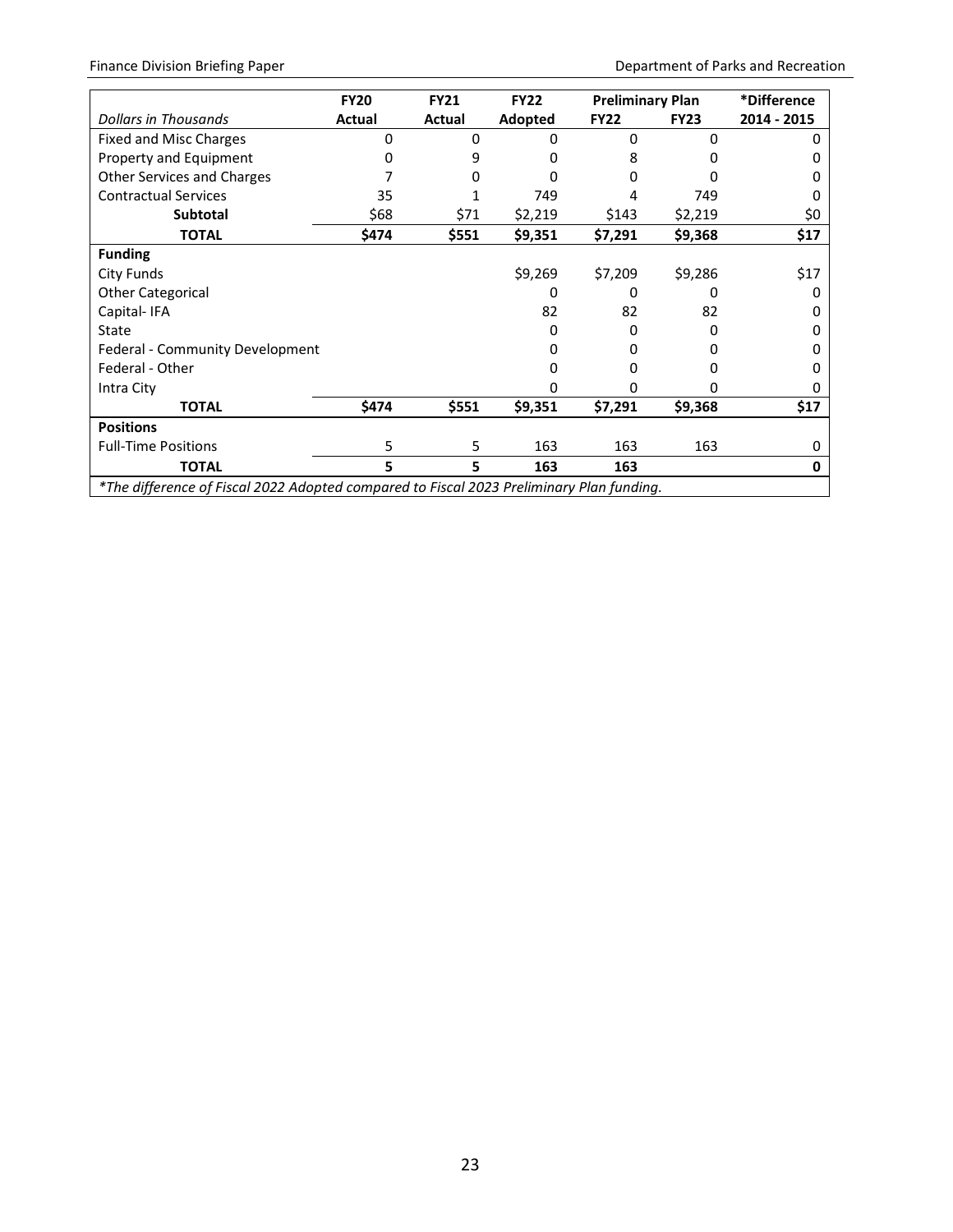| Capital                                                                                  |               |              |             |                         |             |              |
|------------------------------------------------------------------------------------------|---------------|--------------|-------------|-------------------------|-------------|--------------|
|                                                                                          | <b>FY20</b>   | <b>FY21</b>  | <b>FY22</b> | <b>Preliminary Plan</b> |             | *Difference  |
| <b>Dollars in Thousands</b>                                                              | <b>Actual</b> | Actual       | Adopted     | <b>FY22</b>             | <b>FY23</b> | 2014 - 2015  |
| <b>Spending</b>                                                                          |               |              |             |                         |             |              |
| <b>Personal Services</b>                                                                 |               |              |             |                         |             |              |
| Full-Time Salaried - Civilian                                                            | \$44,613      | \$44,388     | \$47,048    | \$47,148                | \$47,149    | \$101        |
| Other Salaried and Unsalaried                                                            | 389           | 440          | 259         | 259                     | 259         | 0            |
| <b>Additional Gross Pay</b>                                                              | 1,576         | 1,705        | 804         | 804                     | 804         | 0            |
| Overtime - Civilian                                                                      | 773           | 173          | 923         | 923                     | 923         | 0            |
| Amounts to be Scheduled                                                                  | 0             | 0            | 118         | 118                     | 118         | 0            |
| P.S. Other                                                                               | 0             | 0            | 0           | $\mathbf 0$             | 0           | 0            |
| <b>New Positions</b>                                                                     | 0             | 0            | 0           | 0                       | 0           | 0            |
| <b>Fringe Benefits</b>                                                                   | 0             | 0            | 1           | 1                       | 1           | 0            |
| <b>Subtotal</b>                                                                          | \$47,352      | \$46,706     | \$49,152    | \$49,252                | \$49,253    | \$0          |
| <b>Other Than Personal Services</b>                                                      |               |              |             |                         |             |              |
| <b>Supplies and Materials</b>                                                            | \$368         | \$329        | \$913       | \$1,151                 | \$926       | \$13         |
| <b>Fixed and Misc Charges</b>                                                            | 0             | $\mathbf{1}$ | 0           | $\mathbf 0$             | $\mathbf 0$ | 0            |
| Property and Equipment                                                                   | 433           | 614          | 866         | 659                     | 1,062       | 196          |
| <b>Other Services and Charges</b>                                                        | 1,023         | 968          | 429         | 331                     | 429         | 0            |
| <b>Contractual Services</b>                                                              | 2,417         | 4,826        | 2,812       | 6,254                   | 5,412       | 2,600        |
| <b>Subtotal</b>                                                                          | \$4,242       | \$6,738      | \$5,020     | \$8,396                 | \$7,829     | \$2,809      |
| <b>TOTAL</b>                                                                             | \$51,593      | \$53,444     | \$54,172    | \$57,648                | \$57,082    | \$2,809      |
| <b>Funding</b>                                                                           |               |              |             |                         |             |              |
| <b>City Funds</b>                                                                        |               |              | \$3,565     | \$5,612                 | \$6,178     | \$2,613      |
| <b>Other Categorical</b>                                                                 |               |              | 0           | 0                       | $\Omega$    | 0            |
| Capital-IFA                                                                              |               |              | 50,607      | 50,707                  | 50,905      | 298          |
| State                                                                                    |               |              | 0           | $\mathbf 0$             | 0           | 0            |
| Federal - Community Development                                                          |               |              | 0           | 1,329                   | 0           | 0            |
| Federal - Other                                                                          |               |              | 0           | $\Omega$                | 0           | 0            |
| Intra City                                                                               |               | 0            | 0           | $\mathbf 0$             | $\mathbf 0$ | 0            |
| <b>TOTAL</b>                                                                             | \$51,593      | \$53,444     | \$54,172    | \$57,648                | \$57,082    | \$2,911      |
| <b>Positions</b>                                                                         |               |              |             |                         |             |              |
| <b>Full-Time Positions</b>                                                               | 522           | 511          | 595         | 595                     | 595         | 0            |
| <b>TOTAL</b>                                                                             | 522           | 511          | 595         | 595                     |             | $\mathbf{0}$ |
| *The difference of Fiscal 2022 Adopted compared to Fiscal 2023 Preliminary Plan funding. |               |              |             |                         |             |              |

| Administration- General              |             |             |             |                         |             |             |  |  |
|--------------------------------------|-------------|-------------|-------------|-------------------------|-------------|-------------|--|--|
|                                      | <b>FY20</b> | <b>FY21</b> | <b>FY22</b> | <b>Preliminary Plan</b> |             | *Difference |  |  |
| Dollars in Thousands                 | Actual      | Actual      | Adopted     | <b>FY22</b>             | <b>FY23</b> | 2014 - 2015 |  |  |
| <b>Spending</b>                      |             |             |             |                         |             |             |  |  |
| <b>Personal Services</b>             |             |             |             |                         |             |             |  |  |
| <b>Full-Time Salaried - Civilian</b> | \$7,241     | \$7,357     | \$7,847     | \$7,884                 | \$8,046     | \$198       |  |  |
| Other Salaried and Unsalaried        | 148         | 192         | 87          | 87                      | 87          | 0           |  |  |
| <b>Additional Gross Pay</b>          | 124         | 135         | 88          | 88                      | 88          | 0           |  |  |
| Overtime - Civilian                  | 152         | 100         | 80          | 80                      | 80          | 0           |  |  |
| Amounts to be Scheduled              | 0           | 0           | 0           | 0                       | 0           | 0           |  |  |
| P.S. Other                           | (17)        | (7)         | 0           | 0                       | 0           | 0           |  |  |
| <b>New Positions</b>                 | 0           | ი           | 0           | n                       | O           | 0           |  |  |
| <b>Fringe Benefits</b>               | 0           | ŋ           | n           |                         |             | O           |  |  |
| <b>Subtotal</b>                      | \$7,648     | \$7,778     | \$8,102     | \$8,139                 | \$8,301     | \$198       |  |  |
| <b>Other Than Personal Services</b>  |             |             |             |                         |             |             |  |  |
| <b>Supplies and Materials</b>        | \$577       | \$528       | \$824       | \$923                   | \$824       | \$0         |  |  |
| <b>Fixed and Misc Charges</b>        | 12          | 39          | 3           | 2                       | 3           | 0           |  |  |
| Property and Equipment               | 247         | 187         | 337         | 198                     | 337         | 0           |  |  |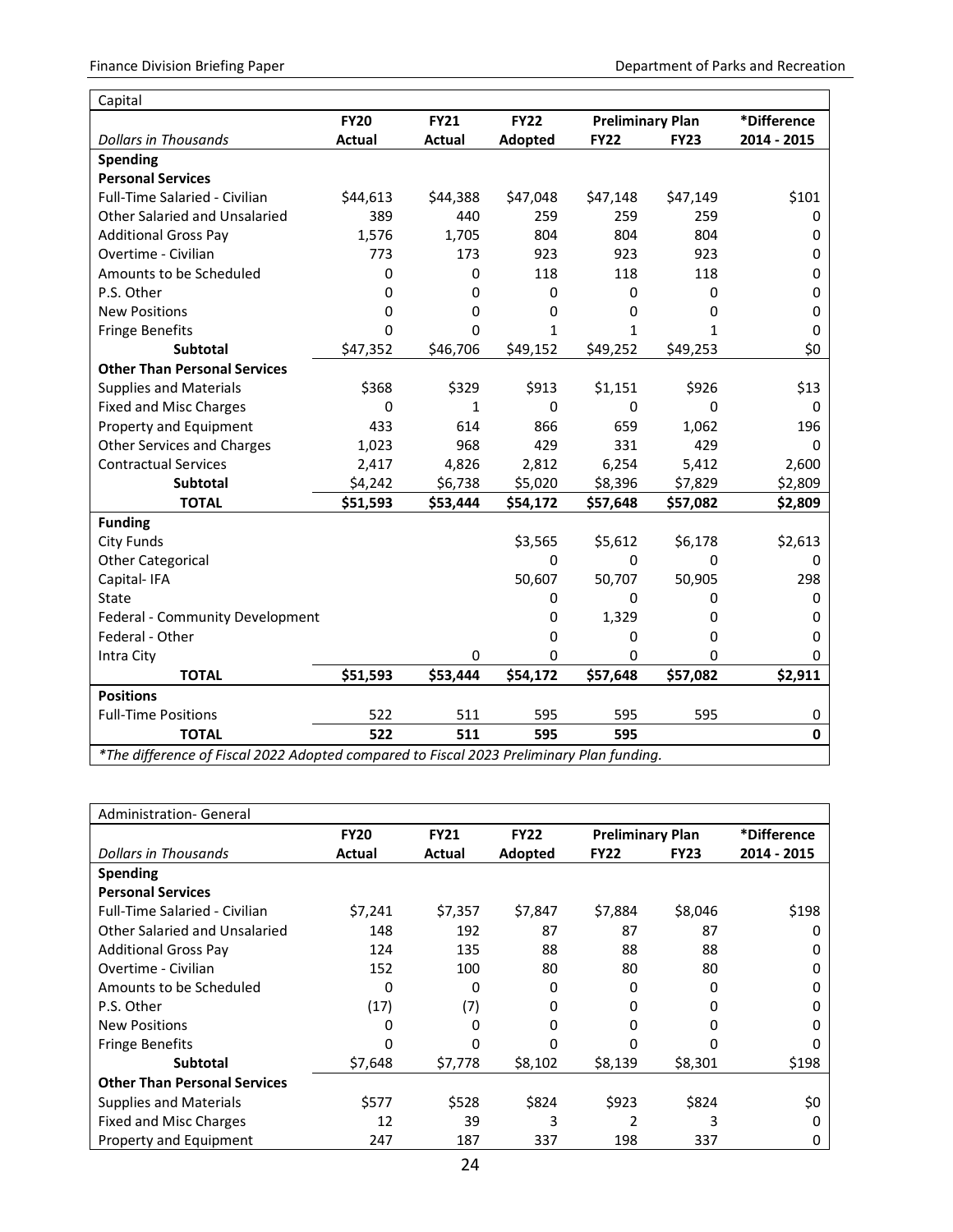Finance Division Briefing Paper **Department of Parks and Recreation** 

|                                                                                          | <b>FY20</b> | <b>FY21</b> | <b>FY22</b> | <b>Preliminary Plan</b> |             | *Difference |
|------------------------------------------------------------------------------------------|-------------|-------------|-------------|-------------------------|-------------|-------------|
| Dollars in Thousands                                                                     | Actual      | Actual      | Adopted     | <b>FY22</b>             | <b>FY23</b> | 2014 - 2015 |
| <b>Other Services and Charges</b>                                                        | 22,499      | 19,692      | 22,968      | 22,814                  | 22,968      | o           |
| <b>Contractual Services</b>                                                              | 1,907       | 317         | 629         | 2,598                   | 629         | O           |
| <b>Subtotal</b>                                                                          | \$25,242    | \$20,762    | \$24,760    | \$26,535                | \$24,760    | \$0         |
| <b>TOTAL</b>                                                                             | \$32,890    | \$28,540    | \$32,862    | \$34,674                | \$33,060    | \$198       |
| <b>Funding</b>                                                                           |             |             |             |                         |             |             |
| City Funds                                                                               |             |             | \$32,862    | \$32,658                | \$33,060    | \$198       |
| <b>Other Categorical</b>                                                                 |             |             | 0           | 0                       | 0           | 0           |
| Capital-IFA                                                                              |             |             |             |                         |             | 0           |
| State                                                                                    |             |             |             | 0                       | 0           | 0           |
| Federal - Community Development                                                          |             |             | 0           | 2,000                   | n           | 0           |
| Federal - Other                                                                          |             |             | ŋ           | 16                      | 0           | 0           |
| Intra City                                                                               |             |             | O           | 0                       | 0           | 0           |
| <b>TOTAL</b>                                                                             | \$32,890    | \$28,540    | \$32,862    | \$34,674                | \$33,060    | \$198       |
| <b>Positions</b>                                                                         |             |             |             |                         |             |             |
| <b>Full-Time Positions</b>                                                               | 80          | 79          | 105         | 98                      | 98          | (7)         |
| <b>TOTAL</b>                                                                             | 80          | 79          | 105         | 98                      | 98          | (7)         |
| *The difference of Fiscal 2022 Adopted compared to Fiscal 2023 Preliminary Plan funding. |             |             |             |                         |             |             |